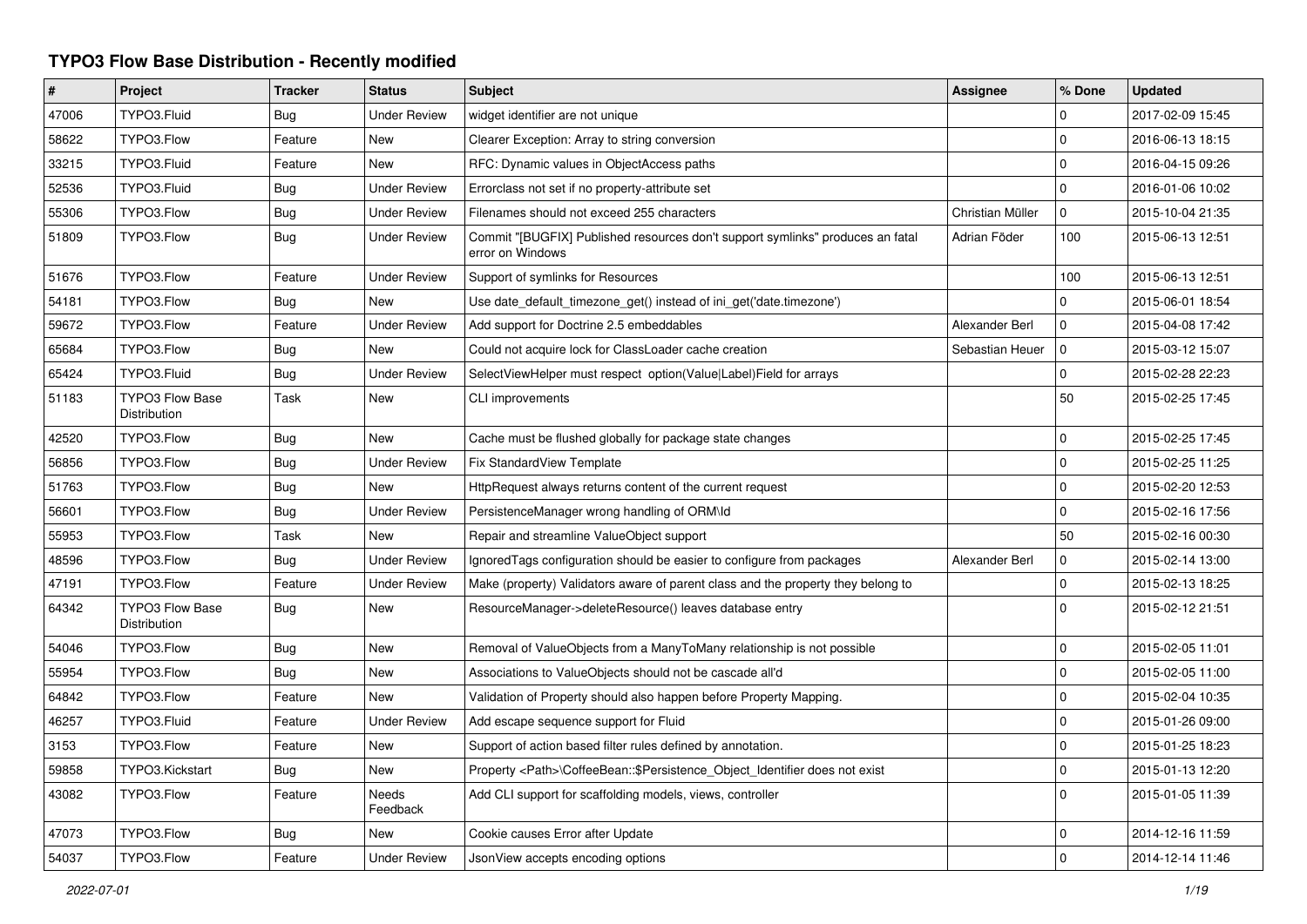| #     | Project                                | <b>Tracker</b> | <b>Status</b>            | <b>Subject</b>                                                                                            | <b>Assignee</b>              | % Done      | <b>Updated</b>   |
|-------|----------------------------------------|----------------|--------------------------|-----------------------------------------------------------------------------------------------------------|------------------------------|-------------|------------------|
| 59366 | TYPO3.Flow                             | <b>Bug</b>     | <b>Under Review</b>      | fix* lifecycle callbacks should not be registered for unproxied entities                                  |                              | 0           | 2014-11-27 09:41 |
| 59442 | TYPO3.Flow                             | <b>Bug</b>     | <b>Under Review</b>      | Composite primary keys including foreign entity don't work                                                |                              | 0           | 2014-11-27 09:34 |
| 43424 | TYPO3.Kickstart                        | Feature        | <b>Under Review</b>      | Support subpackage when kickstarting model & repository                                                   | Karsten<br>Dambekalns        | $\Omega$    | 2014-11-20 22:35 |
| 38004 | TYPO3.Flow                             | Bug            | Accepted                 | Missing CheatSheet folder for Getting Started manual                                                      | Karsten<br>Dambekalns        | $\Omega$    | 2014-11-07 10:58 |
| 62740 | TYPO3.Flow                             | <b>Bug</b>     | New                      | Add check on literal in TypeHandlingUtility::isCollectionType                                             |                              | $\mathbf 0$ | 2014-11-06 20:06 |
| 37405 | TYPO3.Flow                             | Feature        | <b>Under Review</b>      | When changing a property wich is used in routing the Link-VH should direkt to the<br>new properties value |                              | $\Omega$    | 2014-11-02 18:25 |
| 62346 | TYPO3.Fluid                            | Feature        | <b>New</b>               | f:comment should have high precende                                                                       |                              | $\mathbf 0$ | 2014-10-20 11:33 |
| 62292 | TYPO3.Flow                             | Major Feature  | New                      | Support for entity translation                                                                            |                              | $\mathbf 0$ | 2014-10-17 03:18 |
| 62009 | TYPO3.Flow                             | Bug            | New                      | Rewrite URI Filename could be empty                                                                       |                              | $\mathbf 0$ | 2014-10-07 11:03 |
| 40418 | TYPO3.Flow                             | Feature        | Needs<br>Feedback        | Add an option to flow3:cache: flush thats keeps user sessions active                                      |                              | $\Omega$    | 2014-10-03 20:17 |
| 49011 | TYPO3.Flow                             | Bug            | <b>Under Review</b>      | Support executing TYPO3. Flow inside a PHAR                                                               |                              | $\mathbf 0$ | 2014-10-03 15:21 |
| 30933 | TYPO3.Flow                             | Feature        | Needs<br>Feedback        | Check for unique constraints on add()                                                                     | Karsten<br>Dambekalns        | $\Omega$    | 2014-10-01 12:36 |
| 46063 | TYPO3.Flow                             | Feature        | New                      | Implement username password provider with "remember me" persistent cookie                                 | Christopher<br><b>Hlubek</b> | $\Omega$    | 2014-09-23 00:26 |
| 44684 | <b>TYPO3 Flow Base</b><br>Distribution | <b>Bug</b>     | New                      | Authorization header redirect in .htaccess strips the Basic-prefix                                        |                              | $\Omega$    | 2014-09-16 23:41 |
| 55793 | TYPO3.Flow                             | Feature        | <b>Under Review</b>      | Add Support for groupBy                                                                                   | Kerstin<br>Huppenbauer       | $\Omega$    | 2014-09-02 09:38 |
| 50888 | TYPO3.Fluid                            | Bug            | <b>Under Review</b>      | WSOD by changing name of section and if Fluid caches are generated                                        |                              | $\mathbf 0$ | 2014-08-26 15:52 |
| 61043 | TYPO3.Flow                             | Task           | New                      | Rename ClassSchema to ModelSchema                                                                         |                              | $\mathbf 0$ | 2014-08-18 23:20 |
| 33394 | TYPO3.Fluid                            | Feature        | <b>Needs</b><br>Feedback | Logical expression parser for BooleanNode                                                                 | <b>Tobias Liebig</b>         | 90          | 2014-08-14 14:10 |
| 60856 | TYPO3.Fluid                            | <b>Bug</b>     | New                      | Target attribute not supported by the form viewhelper                                                     |                              | $\mathbf 0$ | 2014-08-08 13:14 |
| 52640 | TYPO3.Fluid                            | Feature        | <b>Under Review</b>      | Create an UnlessViewHelper as opposite to the IfViewHelper                                                | <b>Marc Neuhaus</b>          | 0           | 2014-08-01 09:02 |
| 44234 | TYPO3.Fluid                            | <b>Bug</b>     | <b>Under Review</b>      | selectViewHelper's sorting does not respect locale collation                                              |                              | $\Omega$    | 2014-07-31 17:15 |
| 60271 | TYPO3.Fluid                            | Feature        | New                      | Paginate viewhelper, should also support arrays                                                           |                              | 0           | 2014-07-11 13:19 |
| 60181 | TYPO3.Fluid                            | Feature        | New                      | Caching mechanism for Fluid Views/Templates                                                               |                              | $\mathbf 0$ | 2014-07-08 13:18 |
| 60095 | TYPO3.Flow                             | Feature        | <b>Under Review</b>      | LockManager's LockHoldingStackPage should be configurable                                                 |                              | $\mathbf 0$ | 2014-07-07 11:15 |
| 60003 | TYPO3.Fluid                            | Feature        | New                      | Add required-Attribute to f:form.password                                                                 |                              | $\mathbf 0$ | 2014-06-30 16:53 |
| 59878 | TYPO3.Flow                             | <b>Bug</b>     | New                      | TYPO3\Flow\Core\Booting\Exception\SubProcessException thrown in file Scripts.php                          |                              | 0           | 2014-06-25 15:29 |
| 58996 | TYPO3.Flow                             | Bug            | New                      | ResourceManager adding to persistence                                                                     |                              | $\mathsf 0$ | 2014-06-25 14:38 |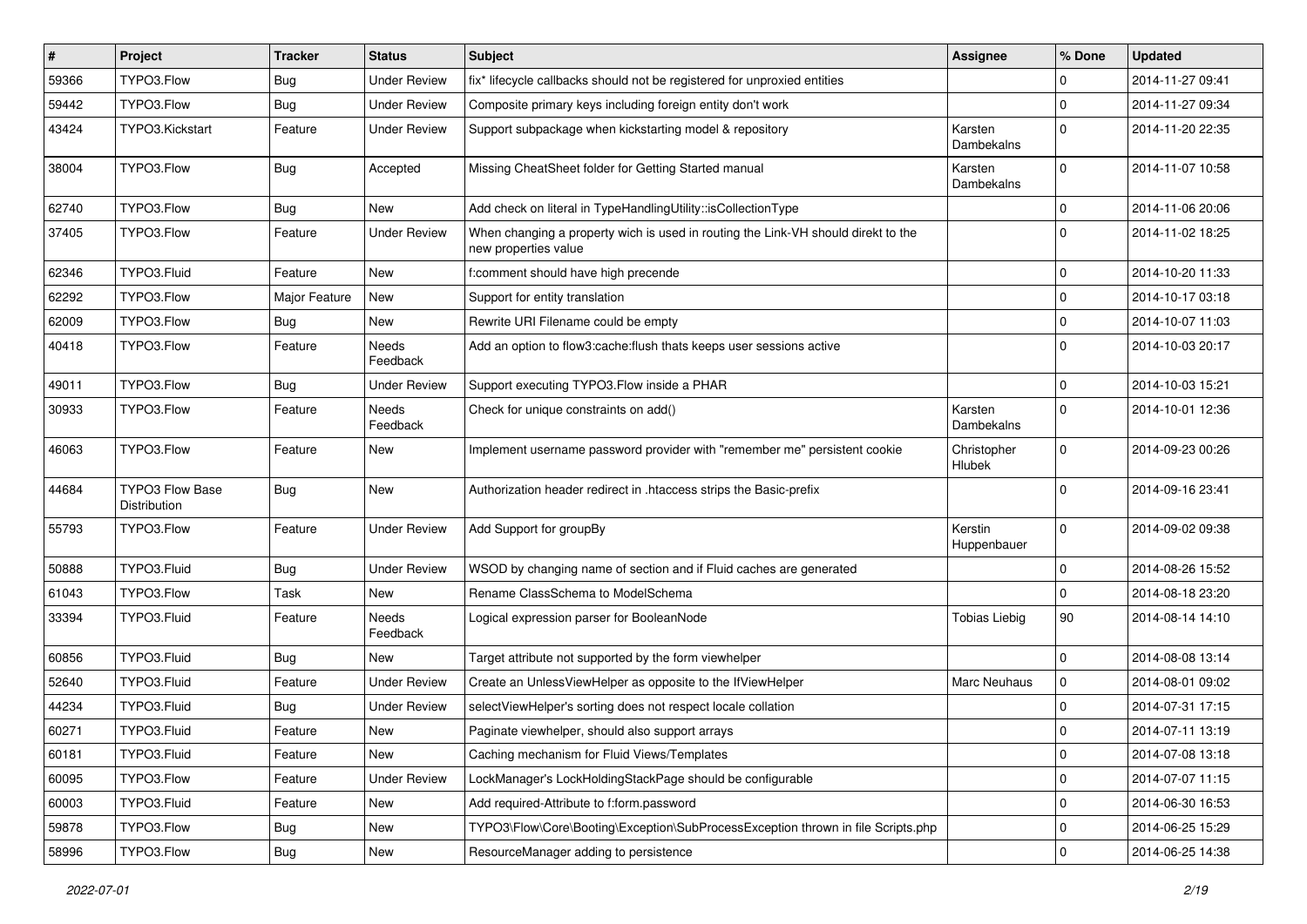| $\vert$ # | Project                                | <b>Tracker</b> | <b>Status</b>       | <b>Subject</b>                                                                                      | <b>Assignee</b>       | % Done         | <b>Updated</b>   |
|-----------|----------------------------------------|----------------|---------------------|-----------------------------------------------------------------------------------------------------|-----------------------|----------------|------------------|
| 59747     | TYPO3.Flow                             | Bug            | New                 | TYPO3\Flow\Error\Exception thrown in file ErrorHandler.php                                          |                       | $\Omega$       | 2014-06-20 21:28 |
| 8923      | TYPO3.Flow                             | Task           | <b>Under Review</b> | Provide a Nginx Server Configuration for FLOW3                                                      | Christian Müller      | l 0            | 2014-06-19 16:34 |
| 59057     | TYPO3.Fluid                            | <b>Bug</b>     | <b>Under Review</b> | Hidden empty value fields shoud be disabled when related field is disabled                          | Bastian Waidelich   0 |                | 2014-06-18 17:23 |
| 53806     | TYPO3.Fluid                            | Bug            | <b>Under Review</b> | Paginate widget maximumNumberOfLinks rendering wrong number of links                                | Bastian Waidelich   0 |                | 2014-06-18 12:13 |
| 48532     | TYPO3.Flow                             | <b>Bug</b>     | <b>Under Review</b> | JsonView Configuration behaves differently for arrays and objects                                   | Alexander Berl        | 0              | 2014-06-11 15:53 |
| 59023     | TYPO3.Flow                             | <b>Bug</b>     | New                 | BooleanConverter should not convert empty values to boolean                                         |                       | $\Omega$       | 2014-06-10 14:04 |
| 59357     | TYPO3.Flow                             | <b>Bug</b>     | New                 | Using the PackageManager directly instead of the Interface results in unexpected<br>behavior        |                       | $\Omega$       | 2014-06-05 14:34 |
| 58862     | TYPO3.Fluid                            | <b>Bug</b>     | Needs<br>Feedback   | FormViewHelper doesn't accept NULL as value for \$arguments                                         | Bastian Waidelich   0 |                | 2014-06-04 12:49 |
| 59322     | TYPO3.Flow                             | <b>Bug</b>     | New                 | Mssing field exception should show missing migrations as well                                       |                       | $\mathbf 0$    | 2014-06-04 06:47 |
| 59244     | TYPO3.Flow                             | Feature        | New                 | Message or Container needs context                                                                  |                       | $\Omega$       | 2014-05-31 11:47 |
| 59140     | TYPO3.Flow                             | Bug            | New                 | TYPO3\Flow\Error\Exception thrown in file ErrorHandler.php                                          |                       | $\Omega$       | 2014-05-27 15:51 |
| 38980     | TYPO3.Flow                             | <b>Bug</b>     | New                 | ActionController: behavior of required arguments is not consistent                                  |                       | $\Omega$       | 2014-05-27 14:14 |
| 58494     | TYPO3.Flow                             | <b>Bug</b>     | Needs<br>Feedback   | Inifinite redirects if index.php presents in URI                                                    | Bastian Waidelich   0 |                | 2014-05-25 11:29 |
| 59084     | TYPO3.Flow                             | <b>Bug</b>     | New                 | if 403 Exception show reason                                                                        |                       | $\Omega$       | 2014-05-24 18:20 |
| 58193     | TYPO3.Flow                             | <b>Bug</b>     | <b>Under Review</b> | Forward-port changelogs to master branch                                                            | Karsten<br>Dambekalns | $\overline{0}$ | 2014-05-23 18:11 |
| 59049     | TYPO3.Flow                             | <b>Bug</b>     | New                 | TYPO3\Flow\Error\Exception thrown in file ErrorHandler.php                                          |                       | $\Omega$       | 2014-05-22 23:34 |
| 59019     | <b>TYPO3 Flow Base</b><br>Distribution | Suggestion     | New                 | Add marker for lazyloaded properties to \TYPO3\Flow\var_dump                                        |                       | $\Omega$       | 2014-05-22 10:15 |
| 58975     | TYPO3.Flow                             | <b>Bug</b>     | New                 | Fix command for Linux in Qucikstart documentation                                                   |                       | 100            | 2014-05-21 19:47 |
| 58983     | TYPO3.Fluid                            | Bug            | <b>New</b>          | format.date does not respect linebreaks and throws exception                                        |                       | $\Omega$       | 2014-05-21 10:00 |
| 58976     | <b>TYPO3 Flow Base</b><br>Distribution | <b>Bug</b>     | New                 | debug backtrace                                                                                     |                       | $\Omega$       | 2014-05-21 01:07 |
| 53177     | TYPO3.Flow                             | Feature        | New                 | entity resource policy value support for `this`                                                     |                       | $\mathbf 0$    | 2014-05-20 09:22 |
| 58921     | TYPO3.Fluid                            | <b>Bug</b>     | New                 | f:form.* VHs crash if NOT inside f:form but followed by f:form                                      |                       | $\Omega$       | 2014-05-19 15:29 |
| 58927     | TYPO3.Flow                             | <b>Bug</b>     | New                 | Overlapping ressouce definitions in Policy.yaml resolved incorrectly                                |                       | $\Omega$       | 2014-05-19 15:19 |
| 58894     | TYPO3.Flow                             | Bug            | New                 | MySQL max key length exceeded during Neos setup                                                     |                       | l O            | 2014-05-17 22:37 |
| 58852     | TYPO3.Flow                             | <b>Bug</b>     | New                 | TYPO3\Flow\Security\Exception\AccessDeniedException should clarify which action<br>fails to execute |                       | l 0            | 2014-05-16 09:36 |
| 44891     | TYPO3.Flow                             | Feature        | New                 | Routes should be able to enforce http/https protocol                                                |                       | $\mathbf 0$    | 2014-05-14 19:55 |
| 58744     | TYPO3.Flow                             | Bug            | New                 | Can not split configuration in settings.yaml                                                        |                       | $\Omega$       | 2014-05-14 12:06 |
| 58773     | TYPO3.Flow                             | <b>Bug</b>     | Accepted            | Improve NoMatchingRouteException                                                                    | Bastian Waidelich   0 |                | 2014-05-13 15:59 |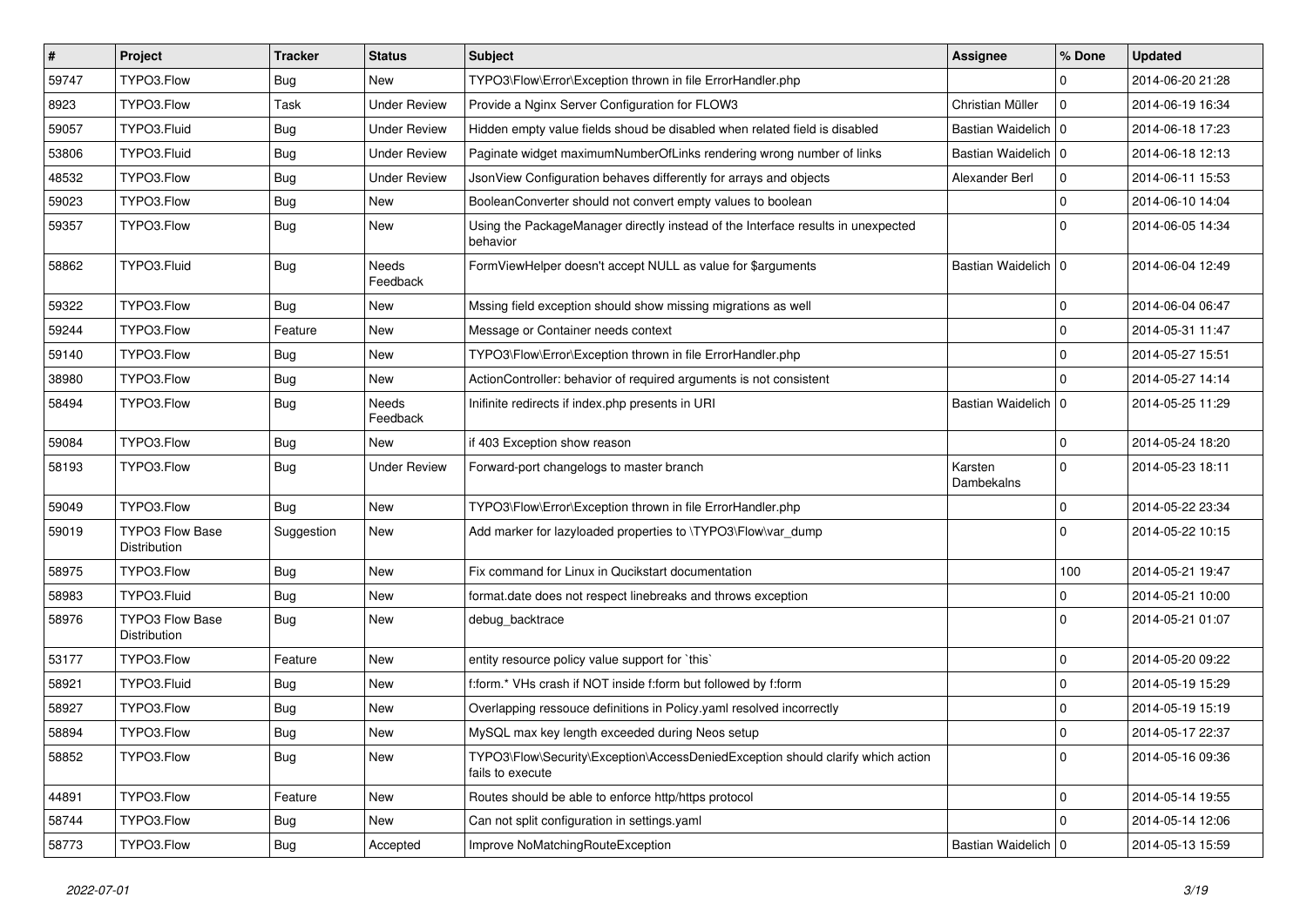| $\pmb{\#}$ | <b>Project</b>                  | <b>Tracker</b> | <b>Status</b>       | <b>Subject</b>                                                                                        | <b>Assignee</b>       | % Done         | <b>Updated</b>   |
|------------|---------------------------------|----------------|---------------------|-------------------------------------------------------------------------------------------------------|-----------------------|----------------|------------------|
| 58579      | TYPO3.Flow                      | Feature        | New                 | Adding own environment constants to Flow                                                              |                       | 50             | 2014-05-06 22:14 |
| 58408      | TYPO3.Flow                      | Task           | <b>New</b>          | Disable manualy persisting                                                                            |                       | $\mathbf 0$    | 2014-05-02 10:58 |
| 57450      | TYPO3.Flow                      | Bug            | New                 | International E-Mail addresses (umlauts, etc.) are not validated correctly                            |                       | $\Omega$       | 2014-04-30 14:58 |
| 58184      | TYPO3.Flow                      | Major Feature  | <b>New</b>          | HTTP request argument building for different use cases                                                |                       | $\mathbf 0$    | 2014-04-25 11:30 |
| 58153      | TYPO3.Flow                      | Bug            | <b>New</b>          | Session - Scope, Property with interface annotation fails at wakeup                                   |                       | $\mathbf 0$    | 2014-04-24 12:46 |
| 33055      | TYPO3.Flow                      | <b>Bug</b>     | New                 | AccessDeniedException instead of WebRedirect                                                          |                       | $\mathbf 0$    | 2014-04-17 15:54 |
| 57972      | TYPO3.Flow                      | Bug            | <b>New</b>          | Missing @ManyToOne in example for resource                                                            |                       | $\Omega$       | 2014-04-16 06:32 |
| 55870      | TYPO3.Flow                      | Feature        | New                 | Enhance f:form.textfield or add a f:form.datefield VH with enhanced validation and<br>propertymapping | Christian Müller      | $\mathbf 0$    | 2014-04-15 12:32 |
| 33937      | TYPO3.Flow                      | Feature        | Accepted            | Convenience method to resolve public "resource://" paths                                              | Karsten<br>Dambekalns | $\mathbf 0$    | 2014-04-15 11:40 |
| 57885      | TYPO3.Fluid                     | <b>Bug</b>     | <b>New</b>          | Inputs are cleared from a second form if the first form produced a vallidation error                  |                       | $\Omega$       | 2014-04-14 00:00 |
| 51239      | TYPO3.Fluid                     | <b>Bug</b>     | <b>Under Review</b> | AbstractViewHelper use incorrect method signature for "\$this->systemLogger->log()"                   | Adrian Föder          | $\mathbf 0$    | 2014-04-11 11:17 |
| 57815      | TYPO3.Flow                      | <b>Bug</b>     | New                 | Invalid resources are saved in the persistent resources folder                                        |                       | $\mathbf 0$    | 2014-04-10 22:02 |
| 57796      | TYPO3.Flow                      | <b>Bug</b>     | <b>New</b>          | XLIFF Fails if $id ==$ nodedata                                                                       |                       | $\Omega$       | 2014-04-09 21:43 |
| 56573      | TYPO3.Flow                      | Bug            | New                 | Converting by Flow\Identity                                                                           |                       | $\mathbf 0$    | 2014-04-09 13:10 |
| 56602      | TYPO3.Flow                      | Major Feature  | <b>New</b>          | Handling Of Multi Identity Entities                                                                   |                       | $\mathbf 0$    | 2014-04-09 13:10 |
| 57763      | TYPO3.Flow                      | Feature        | <b>New</b>          | Allow controller / package / action as params in<br>\TYPO3\Fluid\ViewHelpers\Form\ButtonViewHelper    |                       | $\Omega$       | 2014-04-09 12:43 |
| 56556      | TYPO3.Flow                      | Feature        | <b>New</b>          | support has Property and is Property                                                                  |                       | $\mathbf 0$    | 2014-04-08 00:34 |
| 3725       | TYPO3.Fluid                     | Feature        | <b>New</b>          | <b>CSS Engine</b>                                                                                     | Christian Müller      | l o            | 2014-04-03 13:24 |
| 57374      | TYPO3.Flow                      | <b>Bug</b>     | New                 | Persisted entities saved in session are not resolved                                                  |                       | $\mathbf 0$    | 2014-04-03 09:43 |
| 57541      | TYPO3.Flow                      | <b>Bug</b>     | <b>Under Review</b> | Content Security: operands work intrinsically differently in Rewrite and Manual check                 |                       | $\mathbf 0$    | 2014-04-03 09:06 |
| 55199      | TYPO3.Flow                      | Feature        | <b>New</b>          | Avoid Buffering of Shell output                                                                       |                       | $\mathbf 0$    | 2014-03-31 12:34 |
| 57437      | TYPO3.Flow                      | Bug            | <b>New</b>          | Composer package replacement is not supported                                                         |                       | $\mathbf 0$    | 2014-03-30 23:12 |
| 40064      | TYPO3.Fluid                     | <b>Bug</b>     | <b>New</b>          | Multiselect is not getting persisted                                                                  |                       | $\Omega$       | 2014-03-27 22:12 |
| 51811      | TYPO3.Flow                      | <b>Bug</b>     | New                 | Improve session handle when the authenticated account is removed from persitance                      | Dominique Feyer       | $\overline{0}$ | 2014-03-27 12:21 |
| 56744      | TYPO3.Flow                      | Feature        | <b>New</b>          | stay logged in                                                                                        |                       | $\mathbf 0$    | 2014-03-27 12:17 |
| 49756      | TYPO3.Fluid                     | Feature        | <b>Under Review</b> | Select values by array key in checkbox viewhelper                                                     |                       | $\Omega$       | 2014-03-25 02:40 |
| 56544      | TYPO3.Flow                      | <b>Bug</b>     | New                 | FLOW Exception on tar package inclusion via composer                                                  |                       | $\mathbf 0$    | 2014-03-20 14:38 |
| 40802      | TYPO3.Flow                      | <b>Bug</b>     | Accepted            | Documentation mistake (authentication)                                                                | Karsten<br>Dambekalns | $\mathbf{0}$   | 2014-03-20 14:13 |
| 56916      | TYPO3.Flow                      | Feature        | New                 | Support PATCH request method as of RFC5789                                                            |                       | $\pmb{0}$      | 2014-03-14 16:50 |
| 56859      | TYPO3 Flow Base<br>Distribution | <b>Bug</b>     | New                 | PHP Warning: TYPO3_Flow_Error_Exception.php not present in Data/Temporary                             |                       | $\Omega$       | 2014-03-13 10:30 |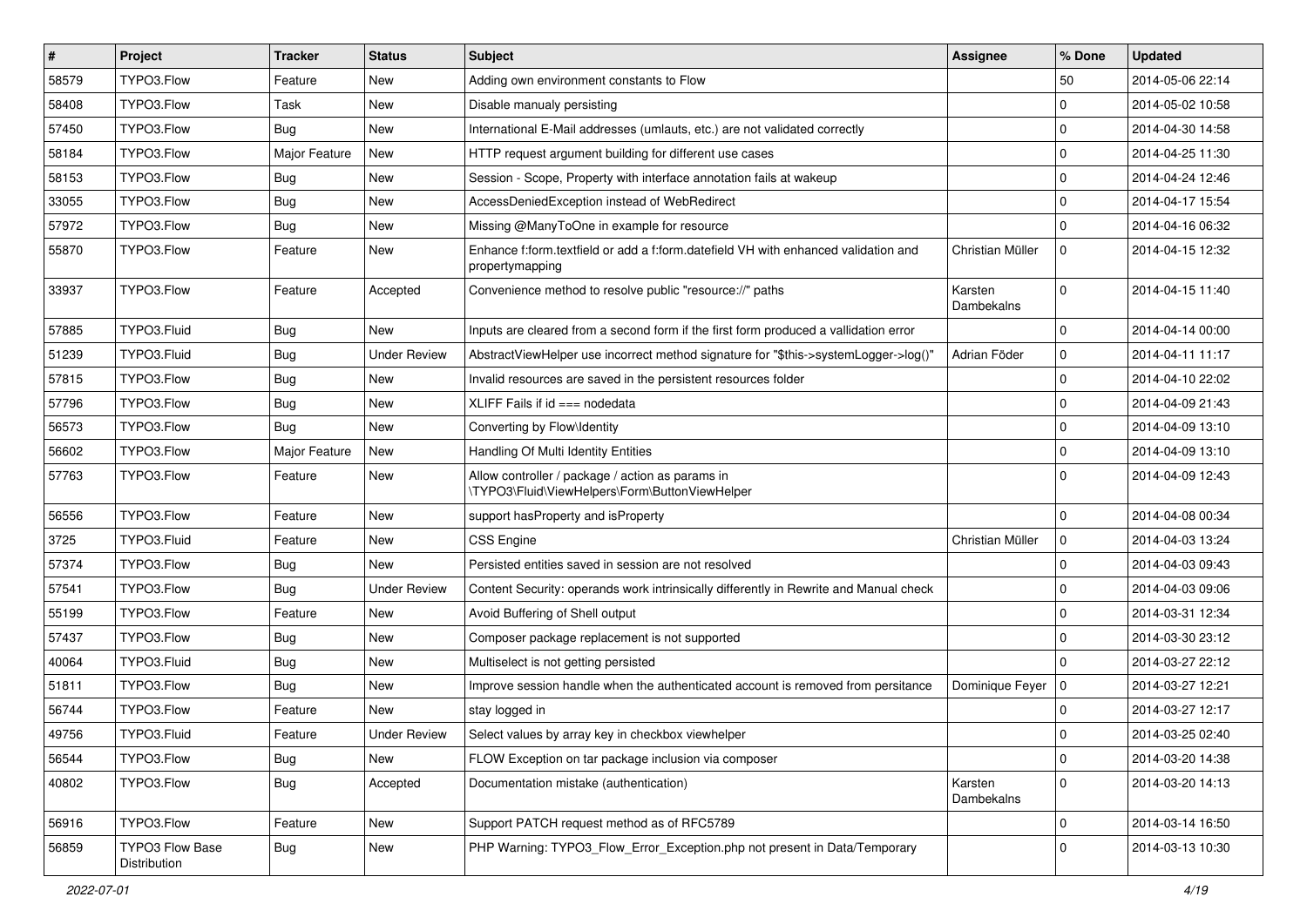| $\pmb{\#}$ | <b>Project</b>                  | <b>Tracker</b> | <b>Status</b>            | <b>Subject</b>                                                                                                       | <b>Assignee</b>       | % Done      | <b>Updated</b>   |
|------------|---------------------------------|----------------|--------------------------|----------------------------------------------------------------------------------------------------------------------|-----------------------|-------------|------------------|
| 1907       | TYPO3.Fluid                     | Feature        | <b>New</b>               | Default values for view helpers based on context                                                                     |                       | $\Omega$    | 2014-03-10 17:53 |
| 56639      | TYPO3.Flow                      | Feature        | <b>New</b>               | Implement "getPrivateStorageUriByResource()" for recieving (image-) file URIs                                        | Robert Lemke          | $\mathbf 0$ | 2014-03-07 10:06 |
| 45405      | TYPO3.Flow                      | <b>Bug</b>     | Accepted                 | Uncaught Exception in DynamicRoutePart                                                                               | Bastian Waidelich 0   |             | 2014-03-05 11:19 |
| 56555      | TYPO3.Kickstart                 | Bug            | New                      | Kickstart creates wrong labels in New.html                                                                           |                       | $\mathbf 0$ | 2014-03-04 21:33 |
| 56486      | TYPO3.Flow                      | Feature        | <b>New</b>               | Optimize the ObjectManager for performance                                                                           |                       | $\mathbf 0$ | 2014-03-04 17:33 |
| 3305       | TYPO3.Flow                      | Feature        | Accepted                 | Unmodified objects retrieved from a repository should not be validated in the controller                             | Robert Lemke          | $\mathbf 0$ | 2014-03-04 14:51 |
| 56036      | TYPO3.Flow                      | Feature        | New                      | Optimize autoloading                                                                                                 |                       | $\mathbf 0$ | 2014-03-03 11:15 |
| 55957      | TYPO3.Flow                      | Task           | New                      | RFC: Optimize AOP proxies                                                                                            |                       | $\mathbf 0$ | 2014-02-28 14:44 |
| 31500      | TYPO3.Flow                      | <b>Bug</b>     | <b>Under Review</b>      | Argument validation for CLI requests is not done                                                                     | Karsten<br>Dambekalns | $\Omega$    | 2014-02-24 14:00 |
| 56237      | TYPO3.Fluid                     | Task           | <b>New</b>               | in-line (Condition) View Helpers should not evaluate on parsing                                                      |                       | $\mathbf 0$ | 2014-02-24 13:47 |
| 33258      | TYPO3.Flow                      | Major Feature  | Accepted                 | Implement support for Assetic                                                                                        |                       | $\mathbf 0$ | 2014-02-24 08:05 |
| 50901      | TYPO3.Flow                      | Feature        | <b>New</b>               | @IgnoreValidation also for class fields                                                                              |                       | $\mathbf 0$ | 2014-02-21 10:01 |
| 56107      | TYPO3.Flow                      | <b>Bug</b>     | New                      | Property mapping configuration only supports one wildcard at a time                                                  |                       | $\Omega$    | 2014-02-19 10:33 |
| 34134      | TYPO3.Flow                      | <b>Bug</b>     | Needs<br>Feedback        | PropertyMapper throws unnecessary exception                                                                          | Christian Müller      | $\mathbf 0$ | 2014-02-19 10:14 |
| 56074      | TYPO3 Flow Base<br>Distribution | <b>Bug</b>     | <b>New</b>               | Parse errors cause meaningless Flow exception messages.                                                              | Adrian Föder          | $\mathbf 0$ | 2014-02-18 14:14 |
| 45917      | TYPO3.Flow                      | <b>Bug</b>     | New                      | RoutePartHandler transliteration must be improved                                                                    |                       | $\mathbf 0$ | 2014-02-17 09:13 |
| 54195      | TYPO3.Fluid                     | Task           | <b>New</b>               | Rename and move FormViewHelper's errorClass value, currently 'f3-form-error'                                         | Adrian Föder          | $\mathbf 0$ | 2014-02-15 12:19 |
| 47236      | TYPO3.Flow                      | <b>Bug</b>     | <b>Needs</b><br>Feedback | Error at offset 6279 of 6338                                                                                         |                       | $\Omega$    | 2014-02-14 09:35 |
| 55958      | TYPO3.Flow                      | Task           | <b>New</b>               | RFC: Use PHP 5.4 closure features for direct ObjectAccess                                                            |                       | $\mathbf 0$ | 2014-02-13 14:30 |
| 55937      | TYPO3.Flow                      | <b>Bug</b>     | New                      | FlashMessage queue is lost                                                                                           |                       | $\mathbf 0$ | 2014-02-12 17:03 |
| 54744      | TYPO3.Flow                      | <b>Bug</b>     | <b>New</b>               | System.log contains many NOTICE Flow The argument "workspace" declared in<br>pointcut does not exist in method TYPO3 |                       | $\Omega$    | 2014-02-12 09:07 |
| 55831      | TYPO3.Flow                      | Feature        | <b>New</b>               | Different scenarios for session settings                                                                             |                       | $\mathbf 0$ | 2014-02-10 11:21 |
| 55719      | TYPO3.Flow                      | Feature        | <b>New</b>               | Support additional Resource Folders                                                                                  |                       | $\mathbf 0$ | 2014-02-06 11:38 |
| 54381      | TYPO3.Flow                      | <b>Bug</b>     | <b>New</b>               | TYPO3\Flow\Core\Booting\Exception\SubProcessException thrown in file Scripts.php                                     |                       | $\mathbf 0$ | 2014-02-06 11:14 |
| 51489      | TYPO3.Flow                      | Bug            | New                      | Doctrine\Common\Annotations\AnnotationException thrown in file<br>AnnotationException.php                            |                       | 0           | 2014-02-06 10:20 |
| 54446      | TYPO3.Flow                      | <b>Bug</b>     | New                      | Cache filebackend 'include_once'                                                                                     |                       | 0           | 2014-01-29 15:22 |
| 55008      | TYPO3.Fluid                     | <b>Bug</b>     | <b>Under Review</b>      | Interceptors should be used in Partials                                                                              | Christian Müller      | $\mathsf 0$ | 2014-01-15 08:44 |
| 54451      | TYPO3.Flow                      | Bug            | New                      | No functionality at Apache environments with suexec                                                                  |                       | 0           | 2014-01-01 18:22 |
| 53620      | TYPO3.Flow                      | <b>Bug</b>     | New                      | Move Classes/TYPO3/Flow/Composer to own Package                                                                      |                       | 0           | 2014-01-01 16:02 |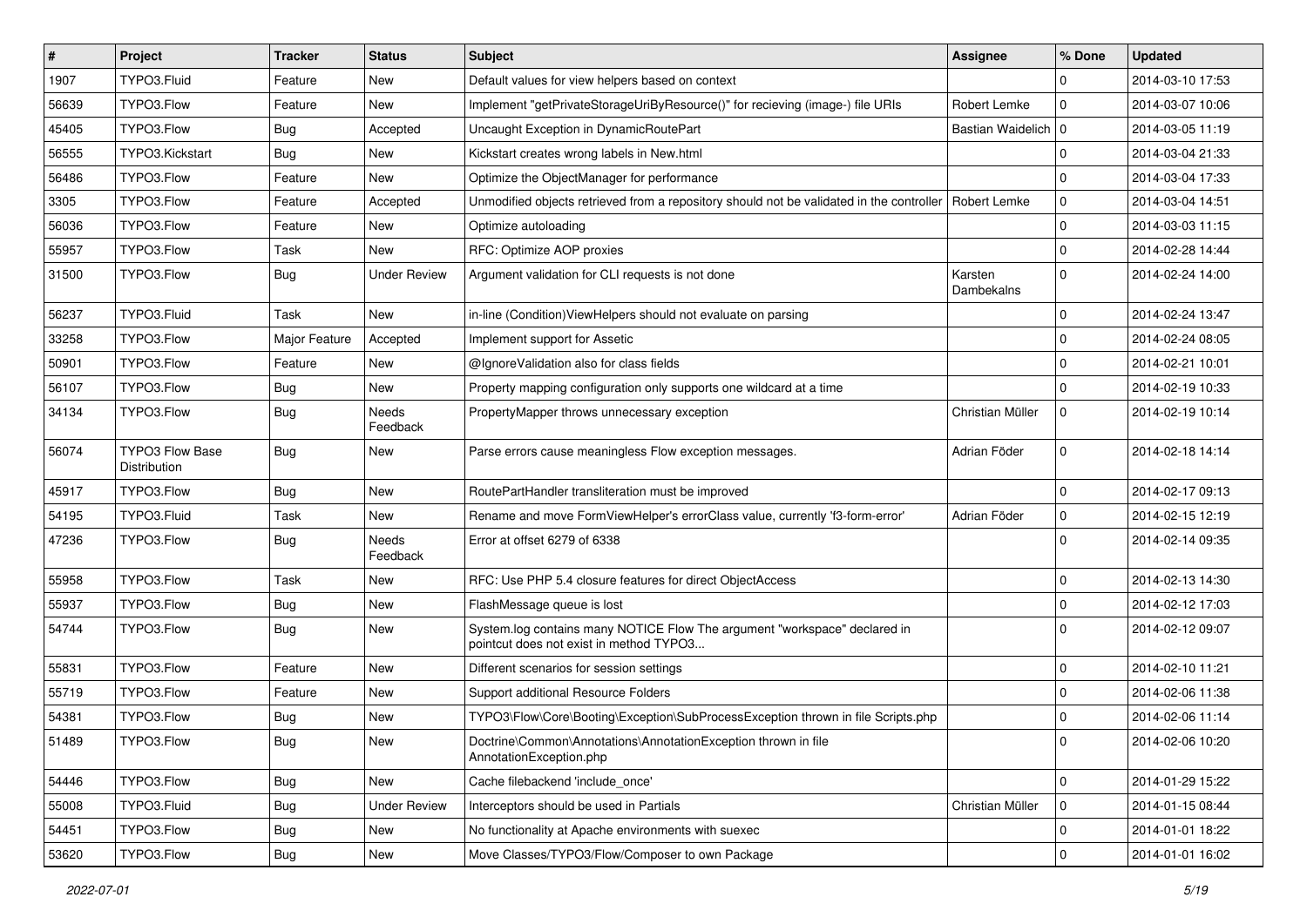| $\vert$ # | Project                                       | <b>Tracker</b> | <b>Status</b>       | <b>Subject</b>                                                                                         | <b>Assignee</b>        | % Done      | <b>Updated</b>   |
|-----------|-----------------------------------------------|----------------|---------------------|--------------------------------------------------------------------------------------------------------|------------------------|-------------|------------------|
| 53851     | TYPO3.Flow                                    | Bug            | <b>New</b>          | TYPO3\Flow\Core\Booting\Exception\SubProcessException thrown in file Scripts.php                       |                        | $\Omega$    | 2014-01-01 00:00 |
| 54458     | TYPO3.Flow                                    | Bug            | <b>New</b>          | Missing Version Number in packages                                                                     |                        | $\Omega$    | 2013-12-28 18:13 |
| 49025     | TYPO3.Flow                                    | Task           | <b>Under Review</b> | Dynamic locale detection / determination                                                               | Adrian Föder           | $\mathbf 0$ | 2013-12-28 10:48 |
| 54593     | <b>TYPO3 Flow Base</b><br>Distribution        | Bug            | <b>New</b>          | ini get return value has changed for $PHP \ge 5.3.0 \ge$ changed check-implementation<br>needed!       |                        | $\Omega$    | 2013-12-25 02:48 |
| 44123     | TYPO3.Flow                                    | Feature        | <b>New</b>          | Make the "Flow requires the PHP setting "date.timezone"" error more beautiful                          |                        | $\Omega$    | 2013-12-25 01:55 |
| 54589     | TYPO3.Flow                                    | Bug            | <b>New</b>          | Role parent is not removed from roles MM table                                                         |                        | $\mathbf 0$ | 2013-12-24 15:32 |
| 54549     | TYPO3.Flow                                    | Bug            | <b>New</b>          | PackageManager::createPackage is incompatible to PackageManagerInterface                               |                        | $\Omega$    | 2013-12-21 14:42 |
| 53971     | TYPO3.Kickstart                               | Feature        | <b>New</b>          | Login functionality                                                                                    |                        | $\mathbf 0$ | 2013-12-16 10:39 |
| 43346     | TYPO3.Fluid                                   | Feature        | <b>Under Review</b> | Allow property mapping configuration via template                                                      | Karsten<br>Dambekalns  | $\Omega$    | 2013-12-16 10:14 |
| 54403     | <b>TYPO3 Flow Base</b><br>Distribution        | <b>Bug</b>     | <b>New</b>          | Resources remade when parent record updated                                                            |                        | $\Omega$    | 2013-12-13 22:39 |
| 54373     | TYPO3 Flow Base<br>Distribution               | Task           | New                 | Rename Arrays::removeEmptyElementsRecursively to<br>removeNullElementsRecursively                      |                        | $\Omega$    | 2013-12-13 09:35 |
| 51120     | TYPO3.Flow                                    | <b>Bug</b>     | <b>New</b>          | \TYPO3\Flow\Core\Booting::buildSubprocessCommand - wrong command if passed<br>more than one parameters |                        | $\Omega$    | 2013-12-11 16:33 |
| 45413     | <b>TYPO3 Flow Base</b><br>Distribution        | <b>Bug</b>     | <b>Under Review</b> | Overriding boolean properties using Objects yaml is broken                                             |                        | 100         | 2013-12-10 13:26 |
| 9968      | TYPO3.Flow                                    | Feature        | <b>New</b>          | Promote security publishing configuration automatically when persisting models                         | Andreas Förthner       | l o         | 2013-12-09 22:03 |
| 54284     | TYPO3.Fluid                                   | Bug            | <b>New</b>          | Default Option for Switch/Case VH                                                                      |                        | $\mathbf 0$ | 2013-12-08 14:28 |
| 27045     | TYPO3.Flow                                    | Bug            | New                 | Introduced properties are not available in the reflection service during a compile run                 |                        | $\mathbf 0$ | 2013-12-07 11:14 |
| 51188     | TYPO3.Flow                                    | Bug            | <b>New</b>          | Doctrine does not respect AOP-injected properties                                                      |                        | $\Omega$    | 2013-12-07 11:13 |
| 49600     | TYPO3.Fluid                                   | Bug            | New                 | f:form tag shown as a HTML on frontend                                                                 |                        | $\mathbf 0$ | 2013-12-04 13:04 |
| 35388     | TYPO3.Flow                                    | Feature        | <b>New</b>          | Use the current package as default for translations within controllers                                 |                        | $\Omega$    | 2013-12-03 23:12 |
| 54146     | TYPO3.Flow                                    | Bug            | <b>New</b>          | Different sorting of arguments in ACL Patterns doesnt work                                             | Christian Müller       | $\mathbf 0$ | 2013-12-02 19:23 |
| 53961     | <b>TYPO3 Flow Base</b><br><b>Distribution</b> | <b>Bug</b>     | <b>New</b>          | Composer installer scripts create a .Packages folder                                                   |                        | $\Omega$    | 2013-11-28 13:06 |
| 53180     | <b>TYPO3 Flow Base</b><br>Distribution        | <b>Bug</b>     | <b>New</b>          | InjectSettings doesnt work on inheritance (Level 2)                                                    |                        | $\Omega$    | 2013-11-26 21:46 |
| 37292     | TYPO3.Flow                                    | <b>Bug</b>     | <b>Under Review</b> | PropertyMappingConfiguration::mapUnknownProperties is not passed down to<br>Subconfiguration           | Sebastian<br>Kurfuerst | $\Omega$    | 2013-11-26 20:21 |
| 43621     | TYPO3.Flow                                    | <b>Bug</b>     | <b>Under Review</b> | Composer installer overwrites Settings.yaml.example                                                    | Karsten<br>Dambekalns  | $\Omega$    | 2013-11-26 19:12 |
| 44314     | TYPO3.Flow                                    | Task           | Accepted            | slightly file permissions for /Configuration/* and /Data/Persistent/EncryptionKey                      | Karsten<br>Dambekalns  | $\Omega$    | 2013-11-25 14:21 |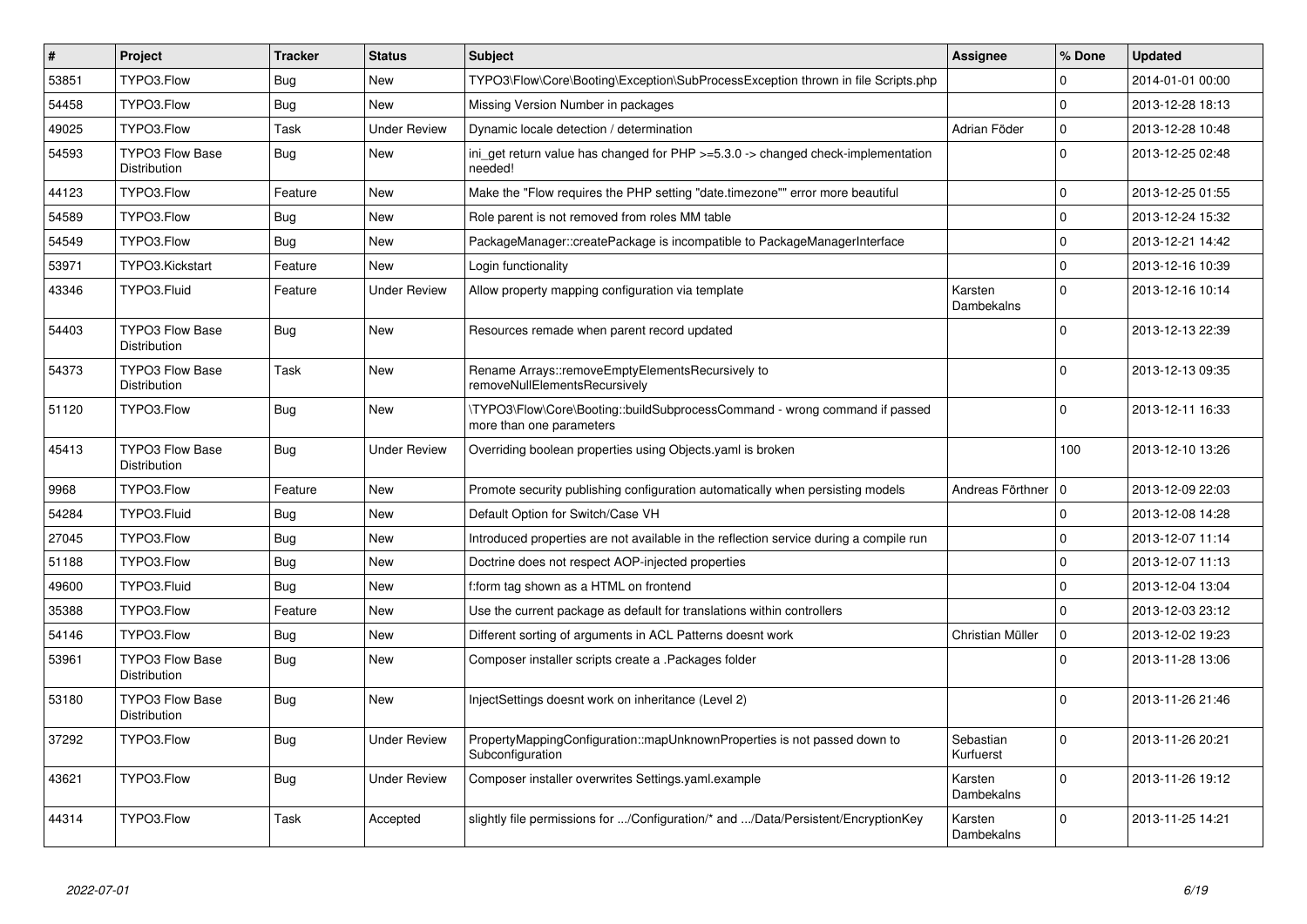| $\sharp$ | Project                                | <b>Tracker</b> | <b>Status</b>       | <b>Subject</b>                                                                                       | <b>Assignee</b>       | % Done      | <b>Updated</b>   |
|----------|----------------------------------------|----------------|---------------------|------------------------------------------------------------------------------------------------------|-----------------------|-------------|------------------|
| 5636     | TYPO3.Fluid                            | Task           | <b>Under Review</b> | Form_RadioViewHelper and CheckBoxViewHelper miss check for existing object<br>before it is accessed. |                       | $\Omega$    | 2013-11-22 17:14 |
| 36715    | TYPO3.Flow                             | Feature        | Accepted            | Make simultaneous use of multiple persistence backends possible                                      | Karsten<br>Dambekalns | $\Omega$    | 2013-11-20 21:17 |
| 34682    | TYPO3.Fluid                            | Bug            | <b>Under Review</b> | Radio Button missing checked on validation error                                                     |                       | 0           | 2013-11-20 20:58 |
| 53790    | <b>TYPO3 Flow Base</b><br>Distribution | Bug            | New                 | Translation handling in Flashmessages is inconsistent to Validation errors                           |                       | $\Omega$    | 2013-11-20 10:46 |
| 50255    | TYPO3 Flow Base<br>Distribution        | Bug            | <b>New</b>          | Different collations runnig migrate/update                                                           |                       | $\Omega$    | 2013-11-16 23:05 |
| 3728     | TYPO3.Flow                             | Feature        | <b>New</b>          | Support arrays of objects as controller arguments                                                    |                       | $\mathbf 0$ | 2013-11-16 17:34 |
| 53533    | TYPO3.Flow                             | <b>Bug</b>     | New                 | Class reflection assumes reverse PSR-0, can lead to fail in autoloader                               |                       | 0           | 2013-11-11 21:05 |
| 33587    | TYPO3.Flow                             | Feature        | New                 | Automatically remove unused Resources                                                                |                       | $\mathbf 0$ | 2013-11-11 18:21 |
| 7608     | TYPO3.Fluid                            | Feature        | New                 | Configurable shorthand/object accessor delimiters                                                    |                       | $\Omega$    | 2013-11-07 14:08 |
| 53350    | TYPO3.Flow                             | <b>Bug</b>     | Accepted            | Trying to create a Link in an Template in CLI Context should provide a helpful<br>exception          | Bastian Waidelich   0 |             | 2013-11-05 15:00 |
| 53262    | TYPO3.Flow                             | Bug            | <b>New</b>          | FileBakend have some race condition                                                                  | Dominique Feyer       | 10          | 2013-11-01 10:48 |
| 2817     | TYPO3.Flow                             | Feature        | Needs<br>Feedback   | Provide safeguard for preventing multiple submits of a form                                          |                       | $\Omega$    | 2013-10-31 13:38 |
| 53224    | TYPO3.Flow                             | Bug            | New                 | Constructor in subclass breaks call chain leading to missing identifier / uuid                       |                       | 0           | 2013-10-30 12:06 |
| 53189    | TYPO3.Flow                             | <b>Bug</b>     | New                 | Blog tutorial no longer works                                                                        | <b>Philipp Maier</b>  | $\mathbf 0$ | 2013-10-29 09:50 |
| 51459    | TYPO3.Flow                             | Feature        | <b>New</b>          | Allow catching of particular exceptions on property mapping                                          |                       | 0           | 2013-10-22 13:44 |
| 52945    | TYPO3.Flow                             | <b>Bug</b>     | New                 | Excluded classes should only be excluded from reflection but still autoloaded                        |                       | $\mathbf 0$ | 2013-10-19 12:52 |
| 52938    | <b>TYPO3 Flow Base</b><br>Distribution | Bug            | New                 | Resource stream wrapper doesn't work with foreign package                                            |                       | $\Omega$    | 2013-10-18 10:31 |
| 52909    | TYPO3.Flow                             | Bug            | New                 | Class Loader fallback to non-proxy hides fatal errors                                                |                       | $\mathbf 0$ | 2013-10-17 11:24 |
| 52014    | TYPO3.Flow                             | <b>Bug</b>     | <b>New</b>          | Migration makes fields NOT NULL even though not true                                                 |                       | $\Omega$    | 2013-10-15 18:27 |
| 50395    | TYPO3.Flow                             | <b>Bug</b>     | Accepted            | Route cache caches routes for non dispatchable requests                                              | Bastian Waidelich   0 |             | 2013-10-14 12:00 |
| 52590    | TYPO3.Flow                             | Feature        | New                 | Provide a way to get the Doctrine QueryBuilder                                                       |                       | $\mathbf 0$ | 2013-10-11 10:39 |
| 52591    | TYPO3.Fluid                            | Bug            | <b>New</b>          | The Pagination Widget broken for joined objects                                                      |                       | 0           | 2013-10-07 21:59 |
| 52280    | TYPO3.Flow                             | Task           | <b>Under Review</b> | Throw Exception if there is an array in PSR-0 autoload                                               |                       | $\mathbf 0$ | 2013-10-05 11:30 |
| 52526    | TYPO3 Flow Base<br>Distribution        | <b>Bug</b>     | New                 | Unfinished programming of DateTime converter                                                         |                       | 0           | 2013-10-04 10:36 |
| 50115    | TYPO3.Flow                             | Feature        | <b>Under Review</b> | During the policy loading, we need to take care if class exist                                       | Dominique Feyer   0   |             | 2013-10-04 10:23 |
| 52509    | TYPO3 Flow Base<br>Distribution        | <b>Bug</b>     | New                 | Child-Object's Identifier get's lost on Form-Submission with Validation Error                        |                       | $\mathbf 0$ | 2013-10-03 16:18 |
| 29972    | TYPO3.Flow                             | Feature        | <b>Under Review</b> | Configurable Redirects                                                                               | Tim Kandel            | $\pmb{0}$   | 2013-10-02 15:43 |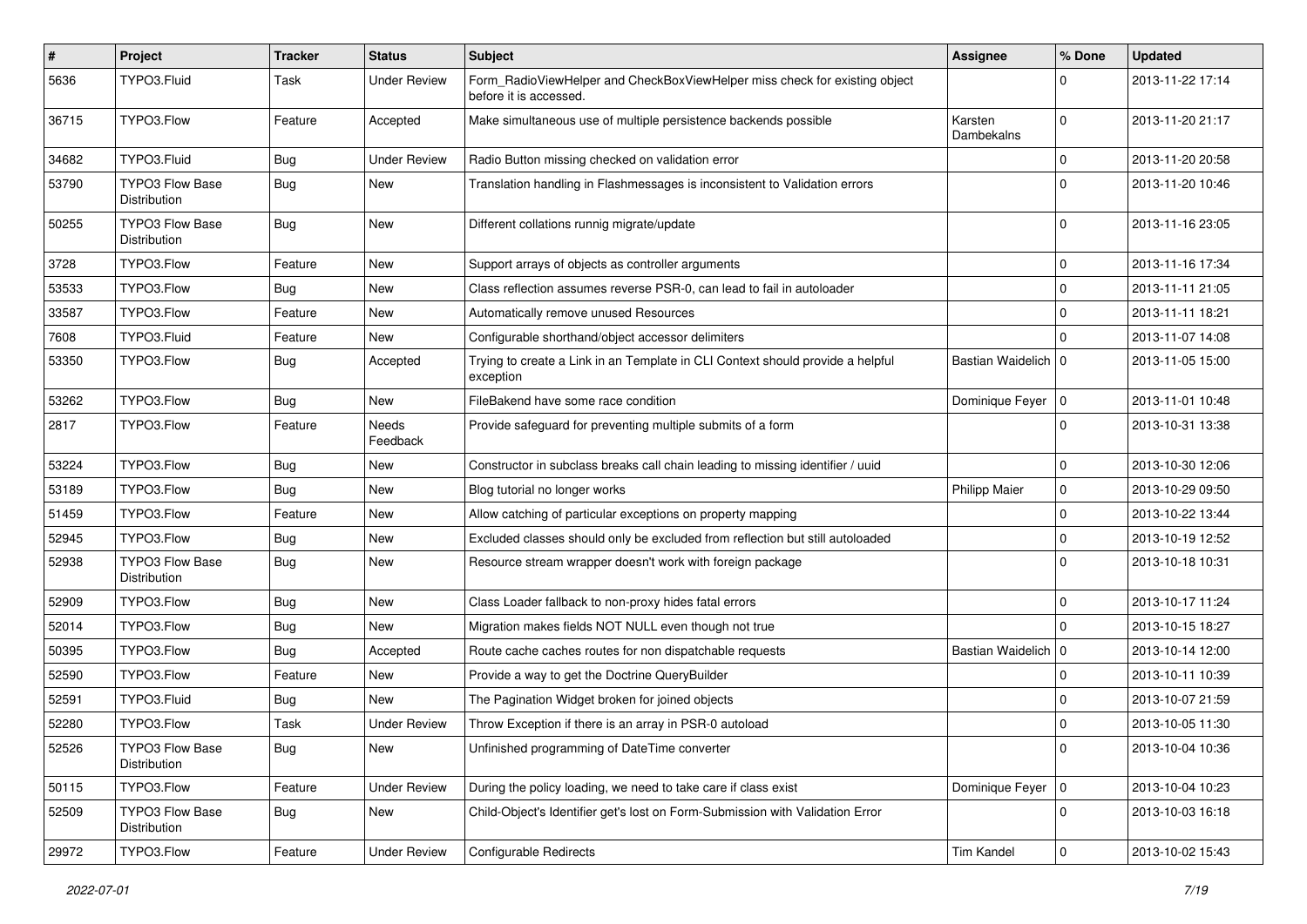| #     | Project     | <b>Tracker</b> | <b>Status</b>       | <b>Subject</b>                                                                                        | Assignee                    | % Done      | <b>Updated</b>   |
|-------|-------------|----------------|---------------------|-------------------------------------------------------------------------------------------------------|-----------------------------|-------------|------------------|
| 40081 | TYPO3.Fluid | Feature        | New                 | Allow assigned variables as keys in arrays                                                            |                             | 0           | 2013-10-02 09:38 |
| 52430 | TYPO3.Flow  | Bug            | New                 | Cannot convert from UUID to auto-increment ID                                                         |                             | 0           | 2013-10-01 15:48 |
| 52419 | TYPO3.Fluid | <b>Bug</b>     | New                 | Wrong PHPDocs notation for default value inline f:translate viewhelper                                |                             | $\mathbf 0$ | 2013-10-01 09:10 |
| 35030 | TYPO3.Flow  | Feature        | <b>Under Review</b> | Dynamic locale detection                                                                              | Karsten<br>Dambekalns       | $\mathbf 0$ | 2013-09-26 18:08 |
| 52185 | TYPO3.Flow  | <b>Bug</b>     | New                 | PositionalArraySorter should detect recursive dependencies                                            |                             | 0           | 2013-09-23 13:02 |
| 27561 | TYPO3.Flow  | Task           | Accepted            | Complete documentation                                                                                |                             | 84          | 2013-09-23 12:56 |
| 46823 | TYPO3.Flow  | Task           | Accepted            | Detect APC and APCu correctly                                                                         |                             | 0           | 2013-09-18 09:28 |
| 51704 | TYPO3.Flow  | Bug            | New                 | TYPO3\Flow\Error\Exception thrown in file ErrorHandler.php                                            |                             | $\mathbf 0$ | 2013-09-17 08:42 |
| 52005 | TYPO3.Flow  | <b>Bug</b>     | New                 | TYPO3\Flow\Error\Exception thrown in file ErrorHandler.php                                            |                             | $\mathbf 0$ | 2013-09-14 14:22 |
| 51972 | TYPO3.Flow  | <b>Bug</b>     | New                 | Joins for every deep property constraint make cartesian selection                                     | Adrian Föder                | 0           | 2013-09-13 10:04 |
| 51847 | TYPO3.Flow  | Bug            | New                 | Overiding controller actions with other required parameter sets results in fatal error.               |                             | $\mathbf 0$ | 2013-09-09 10:54 |
| 49423 | TYPO3.Flow  | <b>Bug</b>     | New                 | Role name and packageKey are not accessible                                                           |                             | $\mathbf 0$ | 2013-09-05 10:26 |
| 51530 | TYPO3.Flow  | Task           | New                 | Improve speed of Files::readDirectoryRecursively using RecursiveDirectoryIterator?                    |                             | $\mathbf 0$ | 2013-08-29 19:49 |
| 47456 | TYPO3.Flow  | Feature        | New                 | ManyToOne and OneToOne Relations of Objects passed as Action Argument are<br>loaded automatically     |                             | $\Omega$    | 2013-08-28 15:11 |
| 51312 | TYPO3.Flow  | Bug            | New                 | Default php error handler generates warning (when loading<br>TYPO3\Flow\Error\Exception class)        |                             | $\Omega$    | 2013-08-24 16:07 |
| 51286 | TYPO3.Flow  | Task           | <b>New</b>          | Custom error views should introduce a controller context somehow                                      |                             | 0           | 2013-08-23 11:24 |
| 51277 | TYPO3.Fluid | Feature        | New                 | ViewHelper context should be aware of actual file occurrence                                          |                             | $\mathbf 0$ | 2013-08-23 08:43 |
| 33069 | TYPO3.Flow  | Task           | New                 | Make command output sparse, implement generic verbose switch                                          |                             | $\mathbf 0$ | 2013-08-19 14:33 |
| 35709 | TYPO3.Flow  | Task           | New                 | Implement global Command aliases                                                                      |                             | $\mathbf 0$ | 2013-08-19 14:33 |
| 50382 | TYPO3.Flow  | Task           | New                 | Impossible to use arguments in CLI that are added by overriding<br>initializeCommandMethodArguments() |                             | $\Omega$    | 2013-08-19 14:32 |
| 51100 | TYPO3.Fluid | Feature        | <b>New</b>          | Links with absolute URI should have the option of URI Scheme                                          |                             | $\mathbf 0$ | 2013-08-16 12:06 |
| 47859 | TYPO3.Flow  | Task           | Accepted            | Logging: Do not log all decisions in \TYPO3\Flow\Security\Aspect\LoggingAspect                        | Robert Lemke                | $\mathbf 0$ | 2013-08-14 16:10 |
| 39791 | TYPO3.Flow  | Bug            | New                 | Reflection data of old aspect is not removed                                                          |                             | $\mathbf 0$ | 2013-08-14 15:40 |
| 40998 | TYPO3.Fluid | <b>Bug</b>     | Under Review        | Missing parent request namespaces in form field name prefix                                           | Sebastian<br>Kurfuerst      | $\Omega$    | 2013-08-14 15:39 |
| 36662 | TYPO3.Fluid | <b>Bug</b>     | Needs<br>Feedback   | Checked state isn't always correct when property is collection                                        | Kevin Ulrich<br>Moschallski | 0           | 2013-08-14 15:39 |
| 47858 | TYPO3.Flow  | <b>Bug</b>     | Needs<br>Feedback   | Remove .htaccess from Composer Installer Essentials                                                   | Christopher<br>Hlubek       | $\mathbf 0$ | 2013-08-14 15:35 |
| 46425 | TYPO3.Flow  | Task           | <b>Under Review</b> | DI proxy classes use raw reflection instead of RelfectionService                                      | Christian Müller            | $\mathbf 0$ | 2013-08-14 15:35 |
| 45041 | TYPO3.Flow  | <b>Bug</b>     | New                 | Set file permissions doesnt work                                                                      |                             | $\mathbf 0$ | 2013-08-14 15:35 |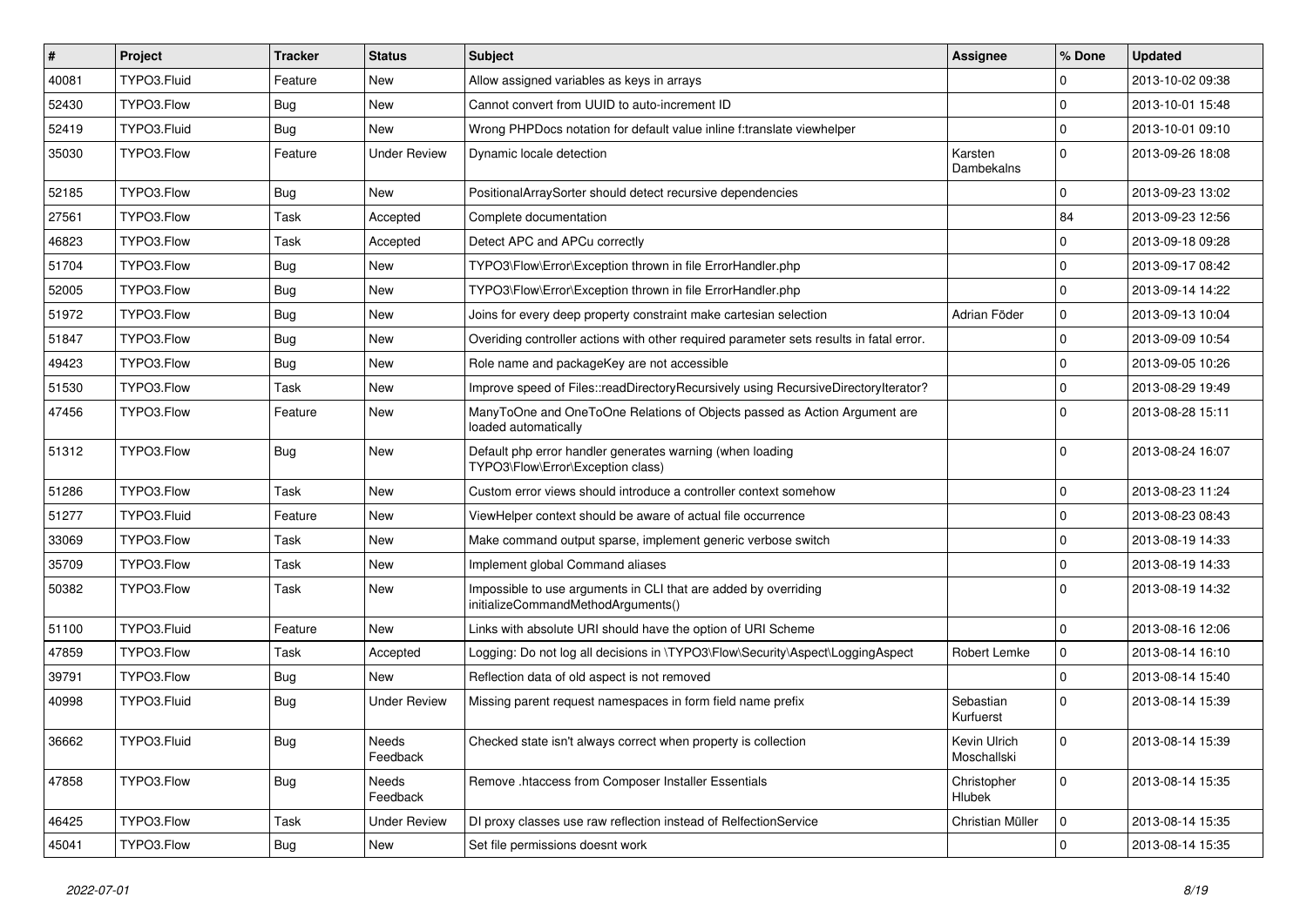| $\vert$ # | Project                                | <b>Tracker</b> | <b>Status</b>            | <b>Subject</b>                                                                                                                         | <b>Assignee</b>       | % Done       | <b>Updated</b>   |
|-----------|----------------------------------------|----------------|--------------------------|----------------------------------------------------------------------------------------------------------------------------------------|-----------------------|--------------|------------------|
| 44361     | TYPO3.Flow                             | <b>Bug</b>     | New                      | TYPO3\Flow\I18n\Formatter\DatetimeFormatter - caching DATETIME type                                                                    |                       | 0            | 2013-08-14 15:35 |
| 44203     | TYPO3.Flow                             | <b>Bug</b>     | <b>Needs</b><br>Feedback | Session implementation is still racy                                                                                                   | Robert Lemke          | $\mathbf 0$  | 2013-08-14 15:35 |
| 44186     | TYPO3.Flow                             | <b>Bug</b>     | New                      | Request does not accept custom Content-Type                                                                                            |                       | 0            | 2013-08-14 15:35 |
| 44185     | TYPO3.Flow                             | <b>Bug</b>     | New                      | XML body always need a root node                                                                                                       |                       | 0            | 2013-08-14 15:35 |
| 44184     | TYPO3.Flow                             | <b>Bug</b>     | New                      | Request arguments are not merged correctly for single object actions                                                                   |                       | $\pmb{0}$    | 2013-08-14 15:35 |
| 44148     | TYPO3.Flow                             | <b>Bug</b>     | New                      | Documentation for executeCommand() needs clarification                                                                                 |                       | 0            | 2013-08-14 15:35 |
| 43541     | TYPO3.Flow                             | <b>Bug</b>     | <b>New</b>               | Incomplete classes path detection for PSR-0                                                                                            |                       | $\mathbf 0$  | 2013-08-14 15:35 |
| 43190     | TYPO3.Flow                             | <b>Bug</b>     | Accepted                 | Misleading exception message for incompatible database structure                                                                       | Karsten<br>Dambekalns | $\mathbf 0$  | 2013-08-14 15:35 |
| 42601     | TYPO3.Flow                             | <b>Bug</b>     | <b>Under Review</b>      | Content Security: QOM rewriting is omitted if used in certain cases in an Action<br>Controller                                         | Robert Lemke          | 100          | 2013-08-14 15:35 |
| 42101     | TYPO3.Flow                             | <b>Bug</b>     | New                      | Proxyclasses are not rebuild in Development context unless cache is empty                                                              |                       | 0            | 2013-08-14 15:35 |
| 42465     | TYPO3.Flow                             | Task           | New                      | Document i18n settings                                                                                                                 |                       | $\mathbf 0$  | 2013-08-14 15:35 |
| 40854     | TYPO3.Flow                             | Task           | New                      | Update security documentation (authentication in 1.2)                                                                                  |                       | 0            | 2013-08-14 15:35 |
| 39096     | TYPO3.Flow                             | <b>Bug</b>     | <b>New</b>               | Unnecessary compile invoked in non production context?                                                                                 |                       | $\mathbf 0$  | 2013-08-14 15:35 |
| 27798     | TYPO3.Flow                             | <b>Bug</b>     | Accepted                 | CSRF protection not working for forms in a plugin                                                                                      |                       | 0            | 2013-08-14 15:35 |
| 46289     | TYPO3.Fluid                            | <b>Bug</b>     | <b>Needs</b><br>Feedback | Enable Escaping Interceptor in XML request format                                                                                      |                       | $\Omega$     | 2013-08-14 15:35 |
| 45384     | TYPO3.Fluid                            | <b>Bug</b>     | New                      | Persisted entity object in widget-configuration cannot be deserialized (after reload)                                                  |                       | 0            | 2013-08-14 15:35 |
| 47419     | <b>TYPO3 Flow Base</b><br>Distribution | <b>Bug</b>     | New                      | Composer issues                                                                                                                        |                       | $\mathbf{0}$ | 2013-08-14 15:34 |
| 50080     | TYPO3.Flow                             | <b>Bug</b>     | Needs<br>Feedback        | Broken concept for CLI/Web separation                                                                                                  | Karsten<br>Dambekalns | $\mathbf 0$  | 2013-08-13 08:42 |
| 50869     | TYPO3.Flow                             | <b>Bug</b>     | New                      | key() invoked on object                                                                                                                |                       | $\mathbf 0$  | 2013-08-07 13:18 |
| 36800     | TYPO3.Flow                             | Task           | Accepted                 | Streamline Resource object API                                                                                                         | Robert Lemke          | 50           | 2013-08-02 17:03 |
| 50342     | TYPO3.Flow                             | <b>Bug</b>     | New                      | PropertyMapper: Use of interface method before implementation check                                                                    |                       | 0            | 2013-07-23 16:42 |
| 50262     | TYPO3.Flow                             | Feature        | New                      | Add Keywords to composer Json                                                                                                          |                       | 0            | 2013-07-21 22:49 |
| 50130     | <b>TYPO3 Flow Base</b><br>Distribution | <b>Bug</b>     | Needs<br>Feedback        | Different fallback for php.exe on windows                                                                                              |                       | 0            | 2013-07-21 21:43 |
| 47429     | TYPO3.Flow                             | Bug            | New                      | Global policy files no longer allowed                                                                                                  |                       | $\pmb{0}$    | 2013-07-14 19:20 |
| 49039     | TYPO3.Flow                             | Feature        | New                      | RFC: Use PSR-3 logger interface in Flow                                                                                                |                       | 0            | 2013-07-10 15:19 |
| 49806     | TYPO3.Flow                             | Task           | Accepted                 | Date formatting should care about the time zone                                                                                        | Adrian Föder          | 0            | 2013-07-09 10:16 |
| 49801     | TYPO3.Flow                             | <b>Bug</b>     | New                      | TYPO3\Flow\Security\Exception\AccessDeniedException thrown in file<br>TYPO3_Flow_Security_Authorization_AccessDecisionVoterManager.php |                       | $\mathbf{0}$ | 2013-07-09 04:53 |
| 49780     | TYPO3.Flow                             | Bug            | New                      | Roles are not synchronized                                                                                                             |                       | $\mathsf{O}$ | 2013-07-08 10:11 |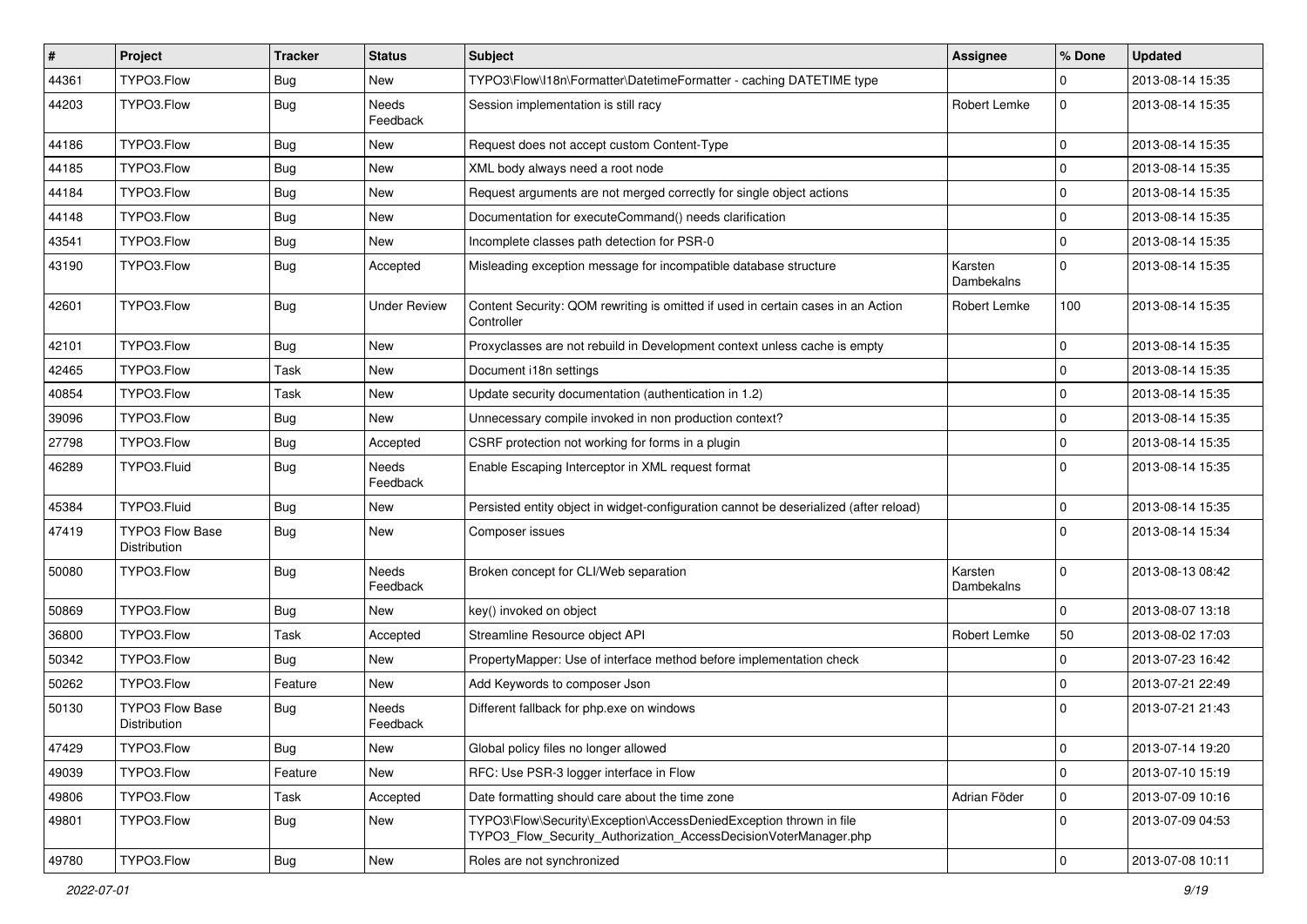| $\vert$ # | Project                                | <b>Tracker</b> | <b>Status</b>            | <b>Subject</b>                                                                                              | <b>Assignee</b>        | % Done      | <b>Updated</b>   |
|-----------|----------------------------------------|----------------|--------------------------|-------------------------------------------------------------------------------------------------------------|------------------------|-------------|------------------|
| 48355     | TYPO3.Fluid                            | Feature        | <b>New</b>               | Assign output of viewhelper to template variable for further processing.                                    |                        | $\Omega$    | 2013-07-06 18:05 |
| 37302     | TYPO3.Flow                             | Bug            | <b>Needs</b><br>Feedback | NumberValidator                                                                                             | Carsten Bleicker       | $\Omega$    | 2013-07-03 08:36 |
| 49566     | TYPO3.Flow                             | Bug            | <b>New</b>               | NULL source values are not handled correctly                                                                | Adrian Föder           | $\mathbf 0$ | 2013-07-02 08:21 |
| 49373     | TYPO3.Flow                             | <b>Bug</b>     | New                      | Methods policy with key "Controllers" is ignored                                                            |                        | $\mathbf 0$ | 2013-06-24 10:03 |
| 32106     | TYPO3.Flow                             | Feature        | Accepted                 | Support for Object source in PropertyMapper                                                                 |                        | $\mathbf 0$ | 2013-06-24 09:59 |
| 49372     | TYPO3.Flow                             | <b>Bug</b>     | New                      | ObjectConverter ignores implemented interface when mapping subtype                                          |                        | $\Omega$    | 2013-06-24 09:24 |
| 48657     | TYPO3.Flow                             | Feature        | <b>Under Review</b>      | support HTTP_RANGE                                                                                          |                        | $\mathbf 0$ | 2013-06-20 16:19 |
| 49050     | TYPO3.Flow                             | Feature        | New                      | Allow Subqueries in QueryInterface                                                                          |                        | $\mathbf 0$ | 2013-06-12 10:43 |
| 49038     | TYPO3.Fluid                            | Bug            | New                      | form.select does not select the first item if prependOptionValue is used                                    |                        | $\mathbf 0$ | 2013-06-11 22:11 |
| 42408     | <b>TYPO3 Flow Base</b><br>Distribution | Story          | New                      | Locale Detection / Selection                                                                                |                        | $\Omega$    | 2013-06-11 13:31 |
| 48898     | TYPO3.Flow                             | <b>Bug</b>     | <b>New</b>               | configuration for roles fails if one of Policy yaml files contain empty "roles array"                       | Christian Müller       | $\mathbf 0$ | 2013-06-05 19:06 |
| 33551     | TYPO3.Fluid                            | Bug            | New                      | View helper values break out of a partial scope                                                             | Sebastian<br>Kurfuerst | $\Omega$    | 2013-06-05 14:41 |
| 48873     | TYPO3.Flow                             | Bug            | <b>New</b>               | Error when calling resourceManager->deleteResource on unpublished Resource                                  |                        | $\Omega$    | 2013-06-05 13:46 |
| 48862     | TYPO3.Flow                             | Feature        | <b>New</b>               | Possibility to exclude package from file monitoring                                                         |                        | $\mathbf 0$ | 2013-06-05 10:03 |
| 48429     | TYPO3.Flow                             | Bug            | New                      | Remove- and update-actions on repository are not persisted                                                  |                        | $\Omega$    | 2013-05-24 18:44 |
| 48409     | TYPO3.Flow                             | Feature        | New                      | Introduce new Annotation "Slot" for wiring signal and slots                                                 |                        | $\mathbf 0$ | 2013-05-23 19:02 |
| 48430     | TYPO3.Flow                             | Bug            | New                      | Default validator-messages are not correctly formatted                                                      |                        | $\mathbf 0$ | 2013-05-22 00:36 |
| 32707     | TYPO3.Flow                             | <b>Bug</b>     | Accepted                 | <b>Bad Bad FileBackend</b>                                                                                  | Karsten<br>Dambekalns  | $\mathbf 0$ | 2013-05-21 13:33 |
| 48167     | TYPO3.Flow                             | Feature        | Accepted                 | Command line account and role browsing                                                                      | Adrian Föder           | $\pmb{0}$   | 2013-05-21 13:28 |
| 47951     | TYPO3.Flow                             | Feature        | <b>New</b>               | Warn if persistence stack is not empty at the end of a get-request                                          |                        | $\mathbf 0$ | 2013-05-21 13:28 |
| 47404     | TYPO3.Flow                             | Feature        | <b>New</b>               | Add getters and setters methods for introduced properties                                                   |                        | $\mathbf 0$ | 2013-05-21 13:28 |
| 47339     | TYPO3.Flow                             | Feature        | Needs<br>Feedback        | Allow RequestHandlers to get the current Request injected                                                   | Alexander Berl         | $\mathbf 0$ | 2013-05-21 13:28 |
| 47273     | TYPO3.Flow                             | Feature        | <b>New</b>               | Support mapping properties with differing types for setter and property                                     |                        | $\mathbf 0$ | 2013-05-21 13:28 |
| 46974     | TYPO3.Flow                             | Bug            | Accepted                 | Original and Proxy class in one file makes it difficult to reach 100% code coverage for<br>functional tests | Christian Müller       | $\mathbf 0$ | 2013-05-21 13:28 |
| 47075     | TYPO3.Flow                             | Feature        | New                      | Make Exception more meaningful                                                                              |                        | $\pmb{0}$   | 2013-05-21 13:28 |
| 46910     | TYPO3.Flow                             | Feature        | <b>New</b>               | Composer integration - PackageStates.php                                                                    |                        | $\mathbf 0$ | 2013-05-21 13:28 |
| 46816     | TYPO3.Flow                             | Feature        | New                      | Add xcache cache backend                                                                                    |                        | $\mathbf 0$ | 2013-05-21 13:28 |
| 45409     | TYPO3.Flow                             | Feature        | <b>New</b>               | Support validation of abstract nested properties                                                            |                        | $\Omega$    | 2013-05-21 13:28 |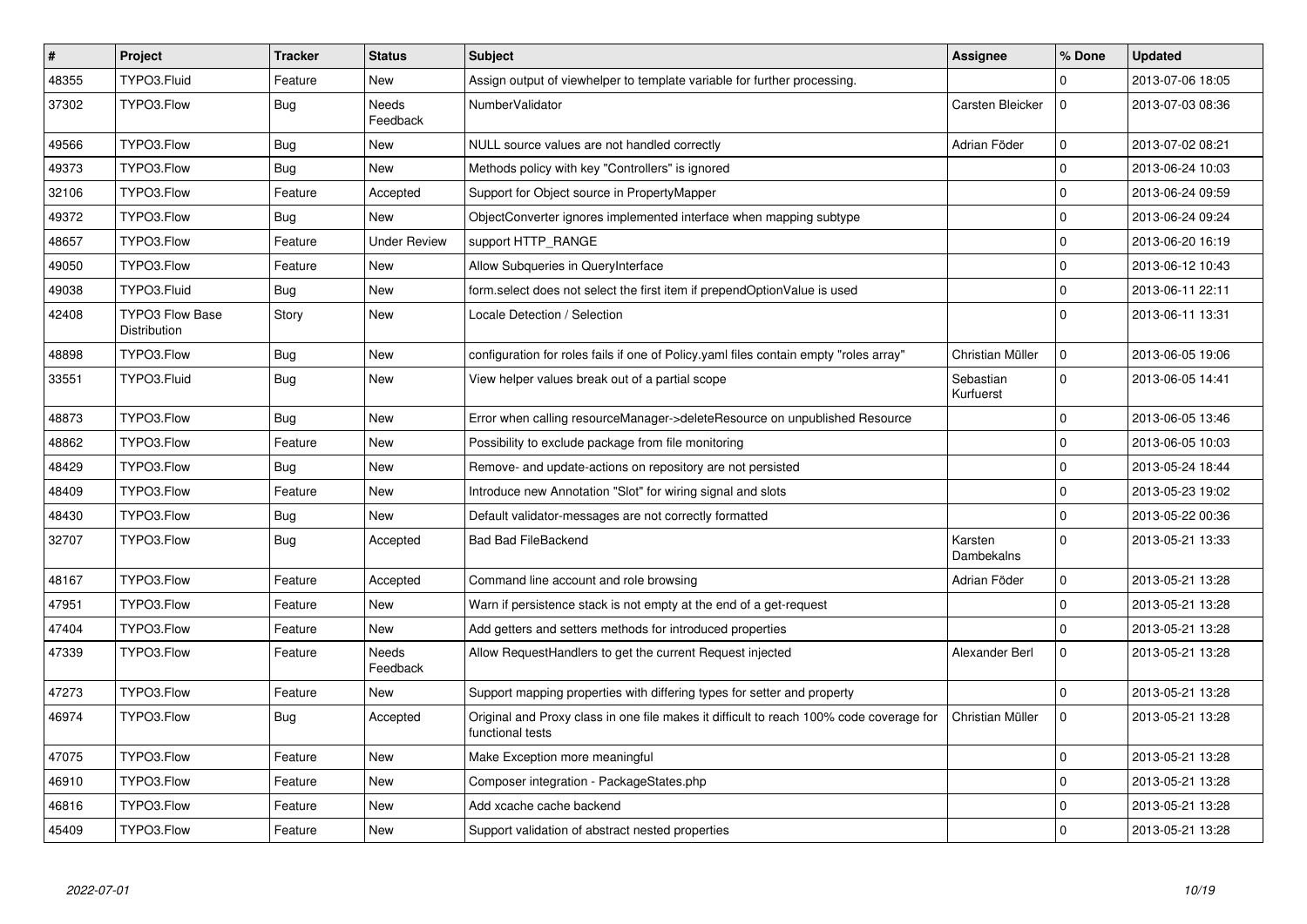| ∦     | Project    | <b>Tracker</b> | <b>Status</b>       | <b>Subject</b>                                                                                          | <b>Assignee</b>         | % Done      | <b>Updated</b>   |
|-------|------------|----------------|---------------------|---------------------------------------------------------------------------------------------------------|-------------------------|-------------|------------------|
| 43192 | TYPO3.Flow | Bug            | Accepted            | findByIdentifier() for non-persisted objects not working for custom identifier properties               | Karsten<br>Dambekalns   | $\Omega$    | 2013-05-21 13:28 |
| 41900 | TYPO3.Flow | Feature        | Accepted            | Check for duplicate PSR-0 autoload namespaces                                                           | Christian Jul<br>Jensen | $\mathbf 0$ | 2013-05-21 13:28 |
| 40555 | TYPO3.Flow | Feature        | Accepted            | Missing command arguments parameter in Core\Booting\Scripts::executeCommand()                           | Karsten<br>Dambekalns   | $\mathbf 0$ | 2013-05-21 13:28 |
| 39910 | TYPO3.Flow | Feature        | Accepted            | Ability to query user based on roles                                                                    |                         | $\Omega$    | 2013-05-21 13:28 |
| 39609 | TYPO3.Flow | Feature        | Accepted            | <b>Migration Version</b>                                                                                | Karsten<br>Dambekalns   | 50          | 2013-05-21 13:28 |
| 39253 | TYPO3.Flow | Feature        | Accepted            | Remove mirroring mode option and code                                                                   | Karsten<br>Dambekalns   | $\Omega$    | 2013-05-21 13:28 |
| 41807 | TYPO3.Flow | Task           | <b>Under Review</b> | Initialize the eventmanager in the EntityManagerInterface                                               |                         | $\Omega$    | 2013-05-21 13:28 |
| 38065 | TYPO3.Flow | Feature        | New                 | Implement content security for DQL queries                                                              | Andreas Förthner   0    |             | 2013-05-21 13:28 |
| 37885 | TYPO3.Flow | Feature        | New                 | Add CLI to show the object-configuration for a FLOW3 object-name                                        | <b>Martin Ficzel</b>    | $\mathbf 0$ | 2013-05-21 13:28 |
| 37352 | TYPO3.Flow | Bug            | <b>Under Review</b> | generateValueHash() should use getIdentifierByObject()                                                  | Karsten<br>Dambekalns   | $\Omega$    | 2013-05-21 13:28 |
| 37373 | TYPO3.Flow | Feature        | <b>Under Review</b> | Make annotation overrides / "injection" via Objects yaml possible                                       | Marc Neuhaus            | $\mathbf 0$ | 2013-05-21 13:28 |
| 37372 | TYPO3.Flow | Feature        | Accepted            | Inheritance in ORM should be configured automatically                                                   | Karsten<br>Dambekalns   | $\Omega$    | 2013-05-21 13:28 |
| 37212 | TYPO3.Flow | Feature        | Accepted            | Edge Side Includes (ESI)                                                                                | Robert Lemke            | $\mathbf 0$ | 2013-05-21 13:28 |
| 44396 | TYPO3.Flow | Task           | Accepted            | Move Doctrine ORM integration onto own namespace                                                        | Karsten<br>Dambekalns   | $\Omega$    | 2013-05-21 13:28 |
| 44375 | TYPO3.Flow | Task           | Accepted            | Make all persistence reads go through repositories                                                      | Karsten<br>Dambekalns   | $\Omega$    | 2013-05-21 13:28 |
| 32607 | TYPO3.Flow | Feature        | Needs<br>Feedback   | Export localized strings for JS consumption                                                             | Karsten<br>Dambekalns   | $\Omega$    | 2013-05-21 13:28 |
| 30890 | TYPO3.Flow | Feature        | Accepted            | Developer Toolbar                                                                                       | Christian Müller        | $\mathbf 0$ | 2013-05-21 13:28 |
| 28052 | TYPO3.Flow | Feature        | On Hold             | Possibility to enable or disable accounts                                                               | Julian Kleinhans        | 60          | 2013-05-21 13:28 |
| 26943 | TYPO3.Flow | Feature        | Needs<br>Feedback   | Add i18n support to domain models                                                                       | Karsten<br>Dambekalns   | $\Omega$    | 2013-05-21 13:28 |
| 46716 | TYPO3.Flow | <b>Bug</b>     | New                 | Empty class names in DependencyInjection proxy code when using Caches /<br>Factory-created dependencies |                         | $\Omega$    | 2013-05-21 13:22 |
| 47325 | TYPO3.Flow | <b>Bug</b>     | <b>Under Review</b> | ReflectionData and classSchema caches need not be freezable                                             |                         | $\mathbf 0$ | 2013-05-21 13:08 |
| 47331 | TYPO3.Flow | <b>Bug</b>     | Accepted            | ObjectManager shutdown with Dependency Injection Proxy causes fatal errors                              |                         | $\mathbf 0$ | 2013-05-21 13:06 |
| 47487 | TYPO3.Flow | <b>Bug</b>     | New                 | Functional test classes in package without classes are not compiled                                     |                         | 0           | 2013-05-21 12:19 |
| 47950 | TYPO3.Flow | <b>Bug</b>     | New                 | import of remote resources                                                                              |                         | $\mathbf 0$ | 2013-05-21 11:52 |
| 48093 | TYPO3.Flow | <b>Bug</b>     | New                 | AbstractCompositeValidators memory consumption continuously grow                                        |                         | $\mathbf 0$ | 2013-05-21 11:49 |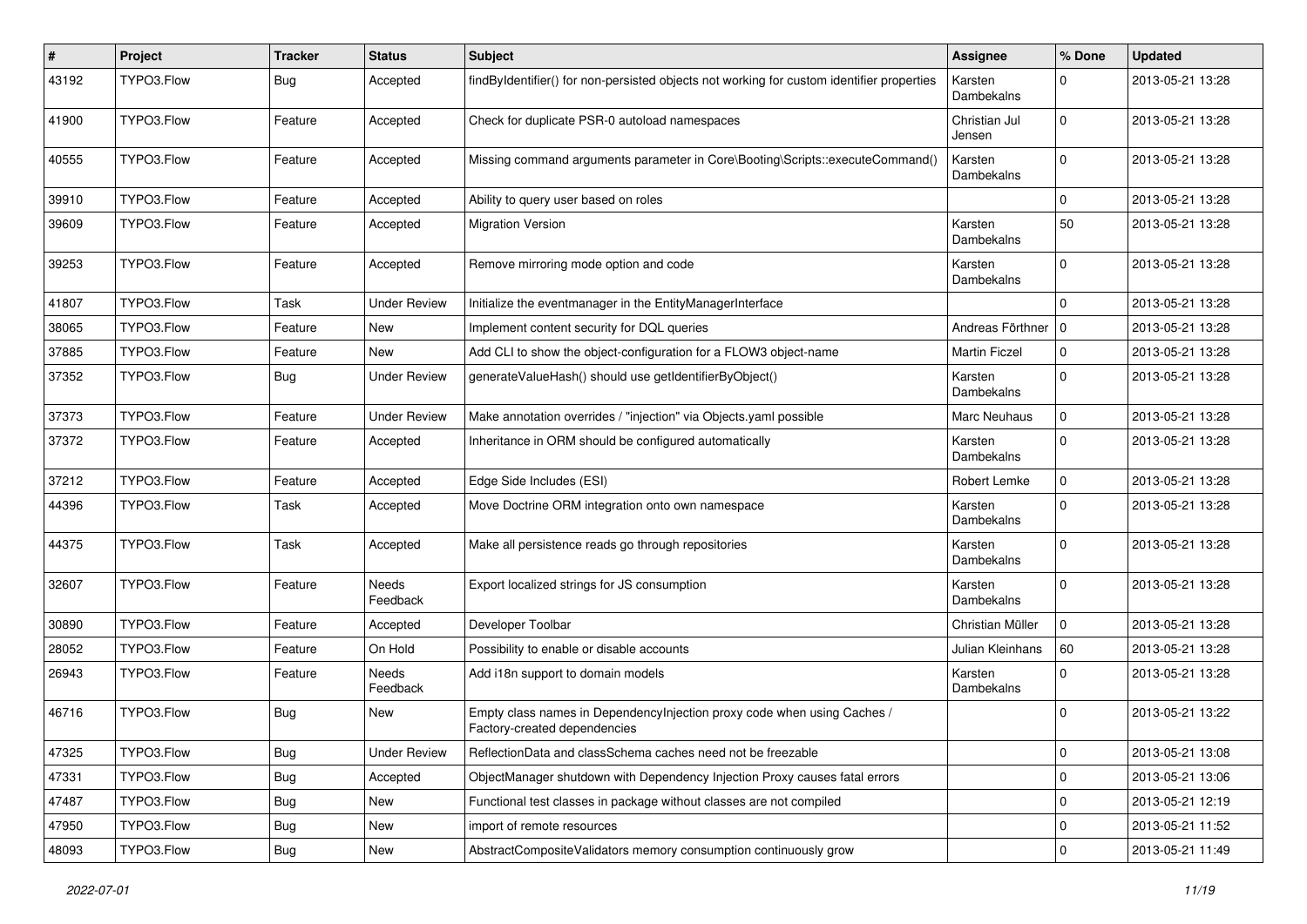| $\sharp$ | Project                                       | <b>Tracker</b> | <b>Status</b>            | <b>Subject</b>                                                                                                                                    | Assignee                     | % Done       | <b>Updated</b>   |
|----------|-----------------------------------------------|----------------|--------------------------|---------------------------------------------------------------------------------------------------------------------------------------------------|------------------------------|--------------|------------------|
| 48296    | TYPO3.Flow                                    | Task           | Needs<br>Feedback        | Missing method in ExceptionHandlerInterface                                                                                                       |                              | $\Omega$     | 2013-05-21 11:39 |
| 46689    | TYPO3.Flow                                    | <b>Bug</b>     | New                      | The new ClassLoader swallows Fatal Errors                                                                                                         | Marc Neuhaus                 | $\mathbf 0$  | 2013-05-14 09:21 |
| 3306     | TYPO3.Flow                                    | Feature        | Accepted                 | Flush routes cache automatically on class file modifications                                                                                      | Robert Lemke                 | $\mathbf{0}$ | 2013-05-06 12:34 |
| 47818    | TYPO3.Welcome                                 | <b>Bug</b>     | New                      | Wrong link on Welcome screen                                                                                                                      |                              | $\mathbf 0$  | 2013-05-02 12:01 |
| 45851    | TYPO3.Flow                                    | Feature        | <b>Needs</b><br>Feedback | Allow referencing environment variables in Settings.yaml                                                                                          | Adrian Föder                 | $\Omega$     | 2013-04-30 14:12 |
| 47669    | TYPO3.Fluid                                   | Task           | <b>New</b>               | FormViewHelper does not define the default request method                                                                                         |                              | $\mathbf 0$  | 2013-04-28 16:39 |
| 47638    | <b>TYPO3 Flow Base</b><br>Distribution        | <b>Bug</b>     | New                      | Delete a ValueObject by its identity                                                                                                              |                              | $\Omega$     | 2013-04-27 13:14 |
| 47637    | <b>TYPO3 Flow Base</b><br>Distribution        | <b>Bug</b>     | <b>New</b>               | Property with @ORM\Column(nullable=true,type="decimal",scale=2) results as type<br>"string" in Collection Objects and not as expected as "double" |                              | $\Omega$     | 2013-04-27 12:14 |
| 47601    | <b>TYPO3 Flow Base</b><br>Distribution        | <b>Bug</b>     | New                      | Template Path of Submodules contains lowercase Namespace                                                                                          |                              | $\Omega$     | 2013-04-26 14:33 |
| 47423    | <b>TYPO3 Flow Base</b><br>Distribution        | Task           | <b>Under Review</b>      | Decouple TYPO3.Party from Flow                                                                                                                    | Christian Müller             | $\mathsf 0$  | 2013-04-22 09:34 |
| 47052    | <b>TYPO3 Flow Base</b><br>Distribution        | <b>Bug</b>     | New                      | Clear doctrine caches after migration applied                                                                                                     |                              | $\Omega$     | 2013-04-08 18:30 |
| 27088    | TYPO3.Flow                                    | <b>Bug</b>     | On Hold                  | initializeObject() is called too early when reconstructing entities                                                                               |                              | $\Omega$     | 2013-04-08 17:53 |
| 38379    | TYPO3.Eel                                     | Feature        | New                      | Implement a Eel-ViewHelper                                                                                                                        |                              | $\Omega$     | 2013-04-08 11:03 |
| 29405    | TYPO3.Flow                                    | <b>Bug</b>     | New                      | When storing a new entity inside the session, it will be fully serialized instead of just<br>the reference being stored                           |                              | $\Omega$     | 2013-04-04 11:34 |
| 46210    | TYPO3.Flow                                    | <b>Bug</b>     | Needs<br>Feedback        | securityContext->getParty() in the initializeObject() method of a session-Scope object<br>throws exception on second request                      |                              | $\Omega$     | 2013-03-27 10:44 |
| 45345    | TYPO3.Fluid                                   | Feature        | Needs<br>Feedback        | Easy to use comments for fluid that won't show in output                                                                                          |                              | $\Omega$     | 2013-03-26 20:40 |
| 46545    | TYPO3.Fluid                                   | Feature        | <b>New</b>               | Better support for arrays in options of SelectViewHelper                                                                                          |                              | $\Omega$     | 2013-03-22 13:35 |
| 46244    | <b>TYPO3 Flow Base</b><br><b>Distribution</b> | <b>Bug</b>     | <b>Under Review</b>      | Remove call to PHP_BINDIR in CoreCommandController                                                                                                |                              | $\Omega$     | 2013-03-19 11:39 |
| 46371    | TYPO3.Flow                                    | Feature        | <b>New</b>               | Support compilation of static information in proxy classes                                                                                        | Christopher<br><b>Hlubek</b> | $\Omega$     | 2013-03-16 21:26 |
| 46318    | TYPO3.Flow                                    | Feature        | <b>New</b>               | [caching framework] Extend cache interface to handle multiple entries                                                                             |                              | $\mathbf 0$  | 2013-03-15 12:19 |
| 46216    | TYPO3.Flow                                    | Feature        | New                      | Add wincache cache backend                                                                                                                        |                              | $\mathbf 0$  | 2013-03-12 20:55 |
| 46120    | TYPO3.Flow                                    | <b>Bug</b>     | <b>New</b>               | Important step missing in the installation chapter                                                                                                |                              | $\mathbf 0$  | 2013-03-08 10:23 |
| 45253    | TYPO3.Flow                                    | Task           | Accepted                 | Throw exception in PointcutMethodNameFilter if given method's argument does not<br>match the actual method signature                              | Christian Müller             | $\Omega$     | 2013-03-07 16:33 |
| 46097    | TYPO3.Flow                                    | <b>Bug</b>     | <b>New</b>               | Logged in user gets session of an other logged in user                                                                                            | Robert Lemke                 | $\Omega$     | 2013-03-07 12:52 |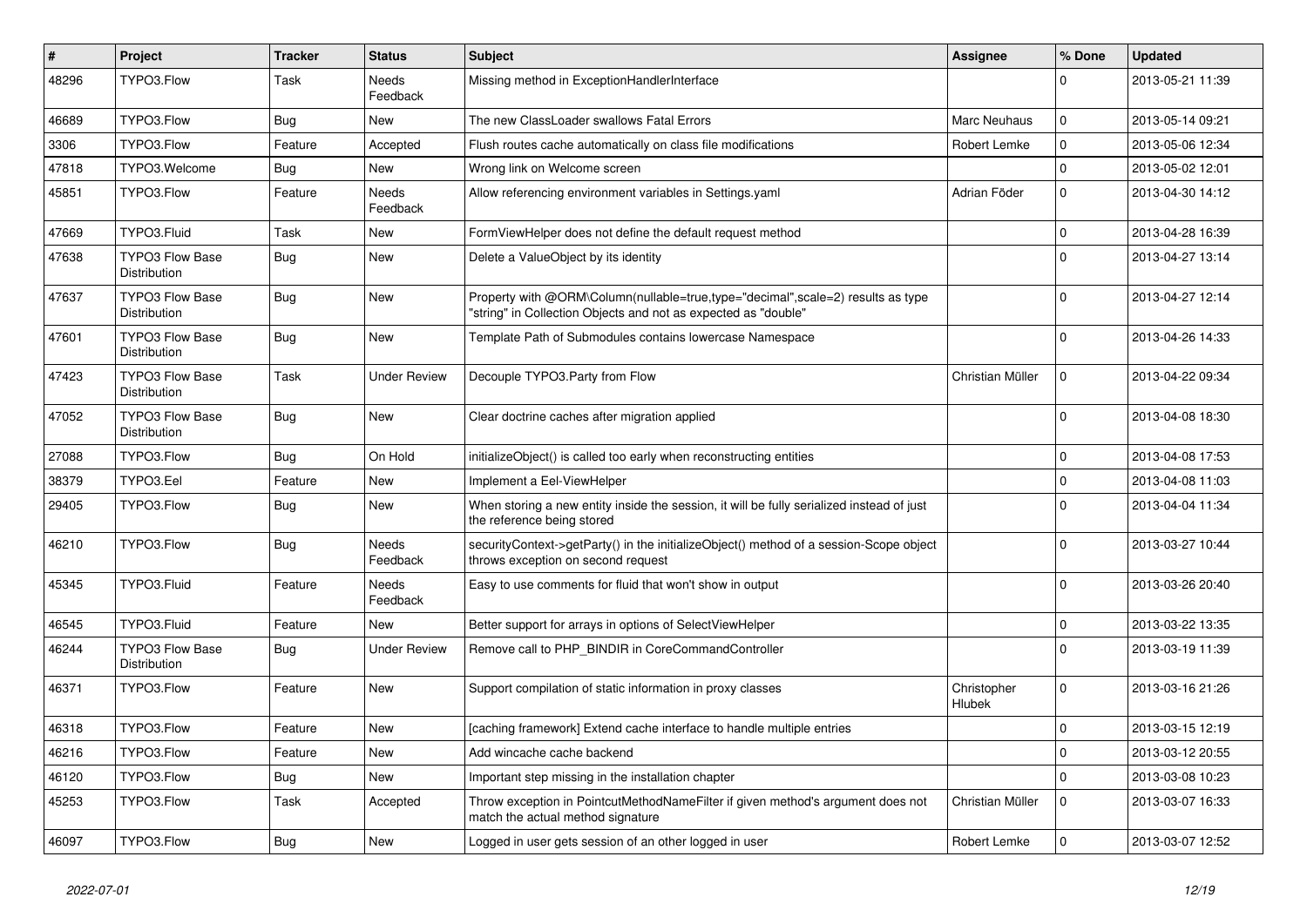| $\sharp$ | Project                                | <b>Tracker</b> | <b>Status</b>       | <b>Subject</b>                                                                     | <b>Assignee</b>       | % Done       | <b>Updated</b>   |
|----------|----------------------------------------|----------------|---------------------|------------------------------------------------------------------------------------|-----------------------|--------------|------------------|
| 46091    | TYPO3.Fluid                            | Task           | Needs<br>Feedback   | Show source file name and position on exceptions during parsing                    |                       |              | 2013-03-07 11:26 |
| 46073    | TYPO3.Flow                             | <b>Bug</b>     | <b>Under Review</b> | Scripts::executeCommand must be usable outsite of TYPO3.Flow                       |                       | $\mathbf 0$  | 2013-03-06 19:14 |
| 46066    | TYPO3.Flow                             | <b>Bug</b>     | New                 | Currency formatter uses wrong format for ISO 4217 currency codes                   |                       | $\mathbf 0$  | 2013-03-06 16:29 |
| 46050    | TYPO3.Flow                             | Feature        | New                 | To decouple log file writing at Logger->logException                               |                       | $\mathbf 0$  | 2013-03-05 21:43 |
| 46011    | TYPO3.Flow                             | Task           | New                 | Validate annotation with missing type should throw useful error                    |                       | $\mathbf 0$  | 2013-03-04 12:42 |
| 46010    | TYPO3.Flow                             | <b>Bug</b>     | New                 | Generating a DiscriminatorMap with base class in different namespace does not work |                       | $\mathbf 0$  | 2013-03-04 12:30 |
| 46009    | TYPO3.Flow                             | Task           | New                 | Improve error message for missing class in Flow annotation driver                  |                       | $\mathbf 0$  | 2013-03-04 12:25 |
| 38222    | TYPO3.Flow                             | Feature        | New                 | Step execution signals with concrete name                                          |                       | $\mathbf 0$  | 2013-02-21 16:39 |
| 45623    | TYPO3.Flow                             | <b>Bug</b>     | <b>New</b>          | SQL error when calling TYPO3. Blog Setup controller                                |                       | 0            | 2013-02-21 12:16 |
| 45669    | TYPO3.Flow                             | Bug            | New                 | PersistentObjectConverter does not convert ValueObjects by identity                |                       | $\mathbf 0$  | 2013-02-20 17:59 |
| 45640    | TYPO3.Flow                             | Bug            | New                 | Every relation is set to cascade=all if the related entity is no aggregate root    |                       | $\mathbf 0$  | 2013-02-20 15:31 |
| 3585     | TYPO3.Flow                             | Major Feature  | New                 | Implement support for value objects                                                |                       | $\mathbf 0$  | 2013-02-20 14:45 |
| 45611    | TYPO3.Flow                             | <b>Bug</b>     | New                 | Destruction of session after logout should be configurable                         |                       | $\mathbf 0$  | 2013-02-19 16:41 |
| 26765    | TYPO3.Flow                             | Feature        | Accepted            | Support class schema features for every reflected class                            | Karsten<br>Dambekalns | $\Omega$     | 2013-02-14 20:47 |
| 28016    | TYPO3.Flow                             | <b>Bug</b>     | Needs<br>Feedback   | Cascade remove of cleared ArrayCollection                                          | Karsten<br>Dambekalns | $\Omega$     | 2013-02-14 20:46 |
| 45394    | TYPO3.Fluid                            | Task           | New                 | Forwardport Unit test for standalone view                                          |                       | $\mathbf 0$  | 2013-02-11 22:39 |
| 45386    | TYPO3.Flow                             | Bug            | New                 | Package::buildArrayOfClassFiles tries to determine class names from file paths     |                       | $\mathbf 0$  | 2013-02-11 19:54 |
| 45100    | TYPO3.Flow                             | Feature        | <b>Under Review</b> | RequestDispatchingAspect should check if entry point can handle current request    | Christopher<br>Hlubek | $\Omega$     | 2013-02-08 15:32 |
| 45272    | TYPO3.Flow                             | <b>Bug</b>     | New                 | Related Value Objects get deleted by default cascading                             |                       | $\mathbf 0$  | 2013-02-08 13:50 |
| 45249    | TYPO3.Flow                             | <b>Bug</b>     | New                 | Update composer project-create command listing                                     |                       | $\mathbf 0$  | 2013-02-07 15:17 |
| 45164    | <b>TYPO3 Flow Base</b><br>Distribution | Feature        | Accepted            | Define syntax for validation rules in YAML                                         | Karsten<br>Dambekalns | $\mathbf 0$  | 2013-02-05 10:52 |
| 45153    | TYPO3.Fluid                            | Feature        | New                 | f:be.menus.actionMenuItem - Detection of the current select option is insufficient |                       | $\mathbf 0$  | 2013-02-04 23:17 |
| 45103    | TYPO3.Flow                             | Feature        | New                 | Make static resource URI generation available outside of Fluid                     |                       | $\mathbf 0$  | 2013-02-03 13:16 |
| 44712    | TYPO3.Flow                             | Task           | Accepted            | Decouple Argument-Building in the HTTP-Request-Constructor                         |                       | $\mathbf 0$  | 2013-01-23 11:19 |
| 44738    | TYPO3.Flow                             | Feature        | New                 | Re-Validation of argument's custom validators                                      |                       | $\mathbf{0}$ | 2013-01-23 09:19 |
| 34879    | TYPO3.Flow                             | <b>Bug</b>     | Accepted            | Proxied object is not update()able                                                 | Karsten<br>Dambekalns | $\mathbf 0$  | 2013-01-22 15:17 |
| 39936    | TYPO3.Fluid                            | Feature        | New                 | registerTagAttribute should handle default values                                  |                       | $\pmb{0}$    | 2013-01-21 23:29 |
| 41727    | TYPO3.Flow                             | <b>Bug</b>     | Accepted            | @Flow\Identity and @ORM\InheritanceType("JOINED") can't be used together           | Karsten<br>Dambekalns | 0            | 2013-01-21 17:15 |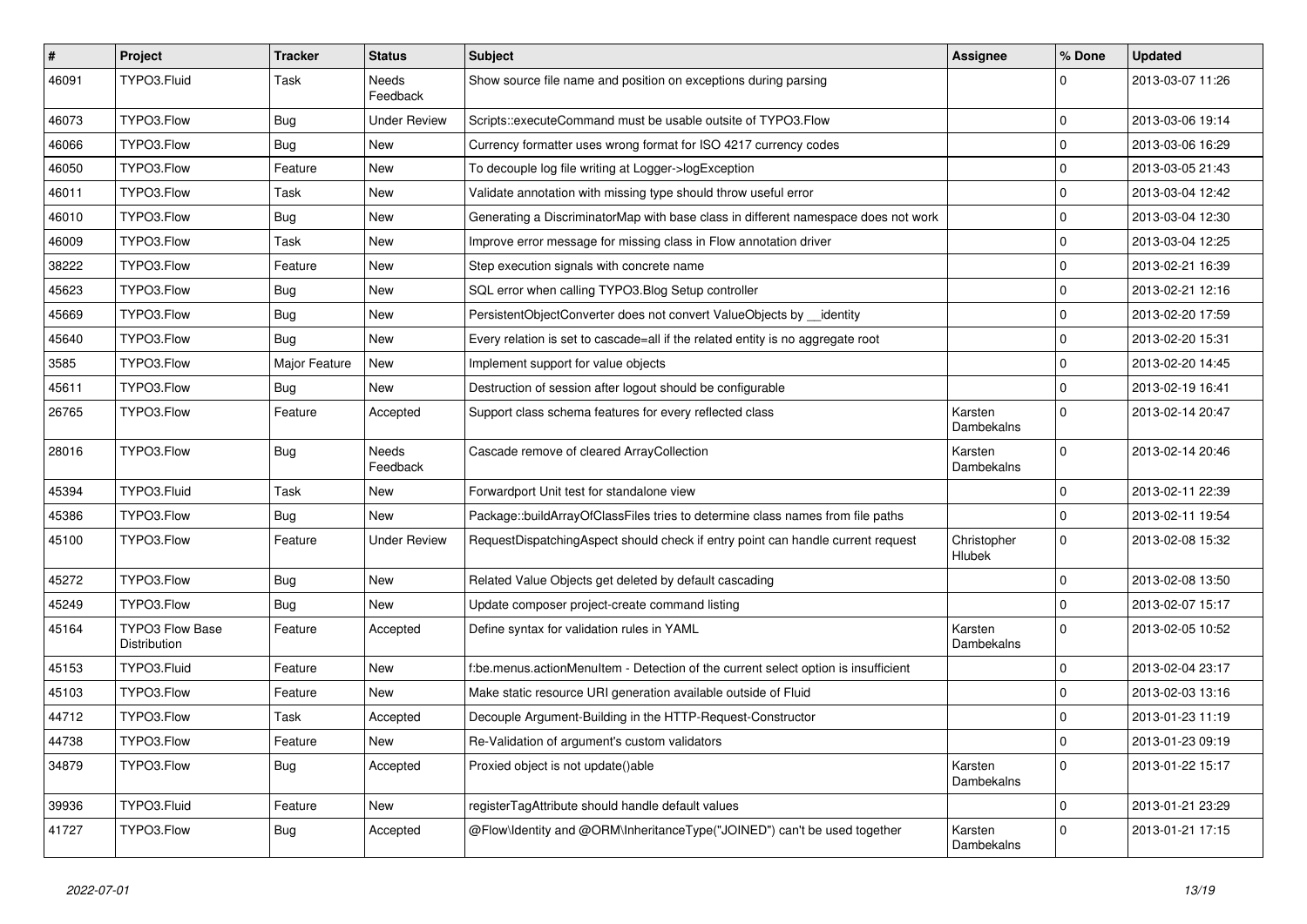| #     | Project                                | <b>Tracker</b> | <b>Status</b>            | <b>Subject</b>                                                                           | <b>Assignee</b>        | % Done      | <b>Updated</b>   |
|-------|----------------------------------------|----------------|--------------------------|------------------------------------------------------------------------------------------|------------------------|-------------|------------------|
| 30423 | TYPO3.Flow                             | Feature        | New                      | Rendering template of other action without forward                                       |                        | 0           | 2013-01-21 14:03 |
| 41029 | TYPO3.Flow                             | <b>Bug</b>     | Accepted                 | Method security is also evaluating abstract classes                                      | Karsten<br>Dambekalns  | $\Omega$    | 2013-01-19 21:55 |
| 44542 | TYPO3.Flow                             | Task           | New                      | Mention the risk of requestPatterns regarding foreign package's SecurityContext<br>usage | Adrian Föder           | $\mathbf 0$ | 2013-01-17 18:39 |
| 44563 | TYPO3.Flow                             | Feature        | New                      | Logged in users via HTTP Basic always get re-authenticated                               |                        | $\mathbf 0$ | 2013-01-16 11:28 |
| 41843 | <b>TYPO3 Flow Base</b><br>Distribution | <b>Bug</b>     | New                      | Composer and rename issues (umbrella issue)                                              |                        | 60          | 2013-01-15 17:19 |
| 44244 | TYPO3.Flow                             | <b>Bug</b>     | New                      | defaultOrderings aren't applied on related objects                                       |                        | $\mathbf 0$ | 2013-01-09 18:41 |
| 43967 | TYPO3.Flow                             | <b>Bug</b>     | New                      | Error in evaluating orphanRemoval in Flow Annotation driver                              |                        | $\mathbf 0$ | 2013-01-03 11:00 |
| 43930 | TYPO3.Flow                             | Task           | Needs<br>Feedback        | Remove canRender() completely?!                                                          | Sebastian<br>Kurfuerst | $\mathbf 0$ | 2012-12-18 15:09 |
| 44078 | TYPO3 Flow Base<br>Distribution        | Task           | New                      | Probably false behavior in symlinked environment                                         |                        | $\Omega$    | 2012-12-18 13:17 |
| 39414 | TYPO3.Flow                             | <b>Bug</b>     | <b>New</b>               | Security Documentation                                                                   |                        | $\mathbf 0$ | 2012-12-15 21:41 |
| 43993 | TYPO3.Flow                             | Task           | <b>New</b>               | Warn when no migrations are found at all during doctrine: migrate                        |                        | 0           | 2012-12-14 09:30 |
| 43947 | TYPO3.Flow                             | Bug            | New                      | Redirect to login after Session timeout                                                  |                        | $\mathbf 0$ | 2012-12-13 12:35 |
| 42606 | TYPO3.Flow                             | <b>Bug</b>     | New                      | Content Security with nested objects                                                     |                        | $\mathbf 0$ | 2012-12-13 12:35 |
| 41148 | TYPO3.Flow                             | Bug            | New                      | Converting of ValueObjects                                                               |                        | 0           | 2012-12-13 12:35 |
| 40283 | TYPO3.Flow                             | <b>Bug</b>     | New                      | New constructor in grandparent class not called                                          |                        | $\mathbf 0$ | 2012-12-13 12:35 |
| 39699 | TYPO3.Flow                             | <b>Bug</b>     | Accepted                 | SQL DDL for TYPO3\FLOW3\Cache\Backend\PdoBackend                                         | Karsten<br>Dambekalns  | $\Omega$    | 2012-12-13 12:35 |
| 38216 | TYPO3.Flow                             | <b>Bug</b>     | Needs<br>Feedback        | Static method calls in reflected classes refer to _Original class                        |                        | $\Omega$    | 2012-12-13 12:35 |
| 42550 | TYPO3.Flow                             | Task           | <b>Under Review</b>      | Add top-level .htaccess to block everything but Web                                      | Karsten<br>Dambekalns  | $\mathbf 0$ | 2012-12-11 22:43 |
| 39088 | TYPO3.Flow                             | Feature        | <b>New</b>               | Add a sgnalslot before compilation                                                       |                        | $\mathbf 0$ | 2012-12-11 10:30 |
| 43841 | TYPO3.Flow                             | Feature        | New                      | Add package support to validation errors                                                 |                        | $\mathbf 0$ | 2012-12-10 16:20 |
| 28399 | TYPO3.Flow                             | Feature        | <b>Needs</b><br>Feedback | Validation message and code should be configurable for bundled validators                |                        | $\Omega$    | 2012-12-10 15:52 |
| 43572 | TYPO3.Flow                             | Feature        | New                      | Uri should support manipulation of query arguments                                       |                        | $\mathbf 0$ | 2012-12-04 09:55 |
| 3291  | TYPO3.Fluid                            | Feature        | Needs<br>Feedback        | Cacheable viewhelpers                                                                    |                        | 0           | 2012-11-29 17:00 |
| 43071 | TYPO3.Fluid                            | Task           | New                      | Remove TOKENS for adding fallback teplates in B                                          |                        | $\mathbf 0$ | 2012-11-18 14:22 |
| 43072 | TYPO3.Fluid                            | Task           | New                      | Remove TOKENS for adding templates fallback in Backporter                                |                        | $\mathbf 0$ | 2012-11-18 14:20 |
| 42888 | TYPO3.Flow                             | <b>Bug</b>     | Needs<br>Feedback        | ResourceManager chokes on non existing files                                             |                        | 0           | 2012-11-12 18:02 |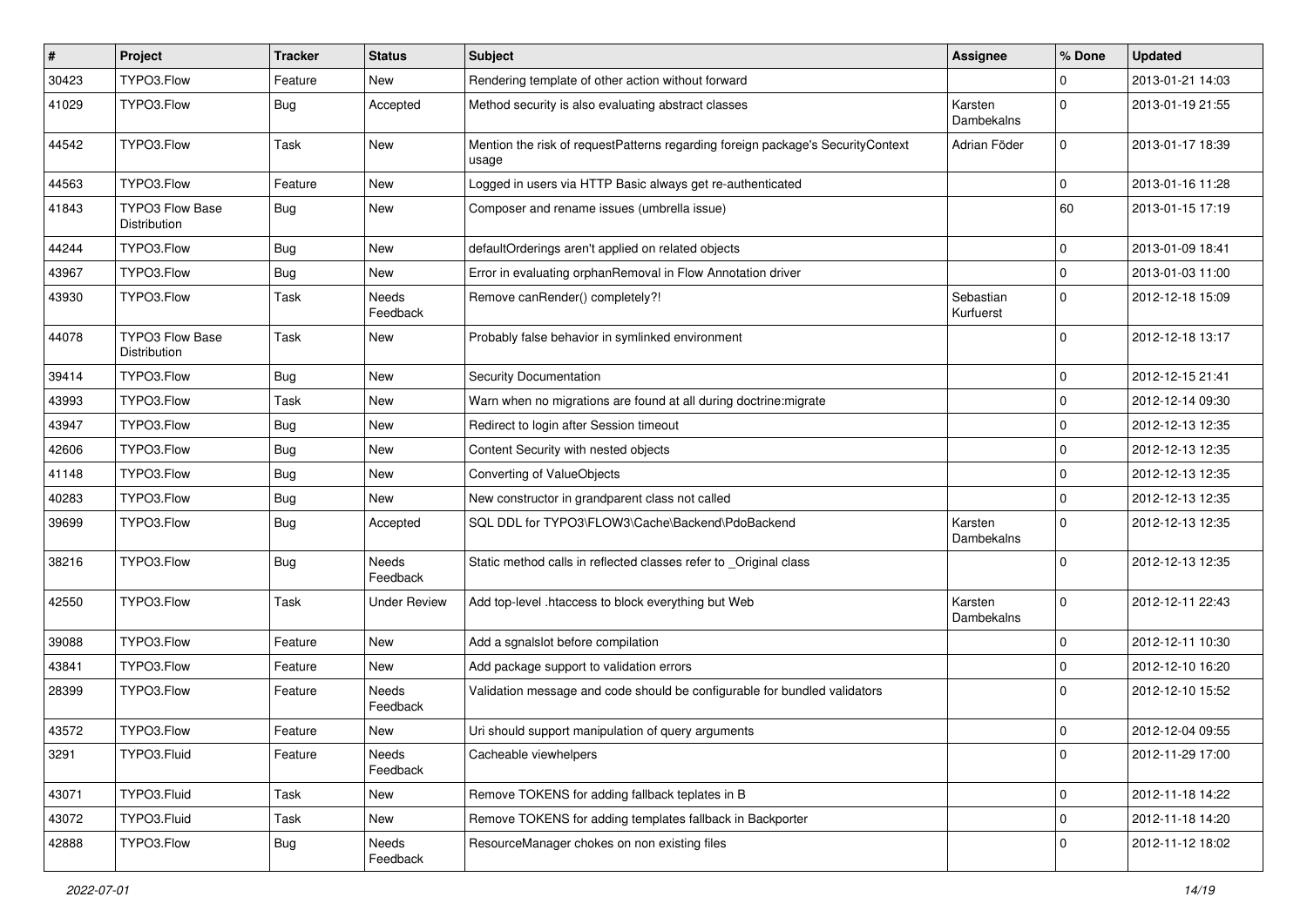| #     | Project                                | <b>Tracker</b> | <b>Status</b>            | <b>Subject</b>                                                                                               | <b>Assignee</b>         | % Done       | <b>Updated</b>   |
|-------|----------------------------------------|----------------|--------------------------|--------------------------------------------------------------------------------------------------------------|-------------------------|--------------|------------------|
| 13559 | TYPO3.Flow                             | <b>Bug</b>     | Accepted                 | ObjectSerializer failes with persistent objects within arrays                                                | Karsten<br>Dambekalns   | $\Omega$     | 2012-11-08 09:39 |
| 41414 | TYPO3.Flow                             | Task           | <b>Needs</b><br>Feedback | Check packageKey naming / file structure below Packages/Vendor                                               |                         | $\Omega$     | 2012-11-07 11:39 |
| 42743 | TYPO3.Fluid                            | Task           | <b>New</b>               | Remove inline style for hidden form fields                                                                   |                         | $\mathbf 0$  | 2012-11-06 23:09 |
| 42407 | <b>TYPO3 Flow Base</b><br>Distribution | Story          | New                      | <b>Asset Management</b>                                                                                      |                         | $\Omega$     | 2012-10-26 09:02 |
| 42397 | TYPO3.Fluid                            | Feature        | New                      | Missing viewhelper for general links                                                                         |                         | $\mathbf 0$  | 2012-10-25 19:20 |
| 40410 | TYPO3.Flow                             | <b>Bug</b>     | Needs<br>Feedback        | Exception when using Apc, Memcached of Redis cache backend for reflection status<br>and object configuration | Karsten<br>Dambekalns   | $\mathbf 0$  | 2012-10-25 15:56 |
| 35720 | TYPO3.Flow                             | <b>Bug</b>     | New                      | Access denied Exception for widget links to actions with a policy                                            |                         | $\mathbf 0$  | 2012-10-25 14:08 |
| 37473 | TYPO3.Flow                             | <b>Bug</b>     | New                      | Subsequent Exceptions related to Doctrine Entity Manager makes it snap shut                                  |                         | $\Omega$     | 2012-10-25 10:29 |
| 5442  | TYPO3.Flow                             | Feature        | <b>New</b>               | Destroy session / logout user on deleting an account                                                         | Andreas Förthner   0    |              | 2012-10-25 08:46 |
| 42240 | TYPO3.Eel                              | Task           | New                      | Make Eel usable outside of TYPO3 Flow                                                                        |                         | $\mathbf 0$  | 2012-10-21 12:32 |
| 10472 | TYPO3.Fluid                            | Feature        | New                      | Fluid Standalone distribution                                                                                |                         | $\mathbf 0$  | 2012-10-16 15:17 |
| 41832 | TYPO3.Flow                             | Task           | New                      | Improve error handling for incompatible packages                                                             | Christian Jul<br>Jensen | $\mathbf 0$  | 2012-10-10 14:44 |
| 41533 | TYPO3.Flow                             | <b>Bug</b>     | <b>Needs</b><br>Feedback | Ignored object-validation in editAction when redirecting back from updateAction                              |                         | $\Omega$     | 2012-10-10 09:27 |
| 41508 | TYPO3 Flow Base<br>Distribution        | Task           | <b>Under Review</b>      | Replace Jasmine by Buster.js                                                                                 |                         | $\Omega$     | 2012-10-01 20:58 |
| 40824 | TYPO3.Flow                             | <b>Bug</b>     | Needs<br>Feedback        | Modified action controller methods not detected properly                                                     | Andreas Förthner        | 0            | 2012-10-01 20:33 |
| 41496 | TYPO3.Flow                             | <b>Bug</b>     | <b>New</b>               | Upload identical Resources, deleting fails                                                                   |                         | $\mathbf 0$  | 2012-10-01 17:57 |
| 41420 | TYPO3.Flow                             | Feature        | New                      | Support entity versioning                                                                                    |                         | $\mathbf 0$  | 2012-09-27 14:11 |
| 39990 | TYPO3.Fluid                            | <b>Bug</b>     | New                      | Same form twice in one template: hidden fields for empty values are only rendered<br>once                    |                         | $\Omega$     | 2012-08-20 11:21 |
| 38038 | TYPO3.Flow                             | Task           | Accepted                 | Proofread FLOW3 manual                                                                                       | Ryan J. Peterson        | $\mathbf 0$  | 2012-08-17 11:16 |
| 39788 | TYPO3.Flow                             | Feature        | New                      | RFC: Repository based NotExistsValidator                                                                     |                         | 0            | 2012-08-14 16:14 |
| 39790 | TYPO3.Kickstart                        | Feature        | New                      | Allow forward slashes where backslashes need to be specified                                                 |                         | $\mathbf 0$  | 2012-08-14 09:28 |
| 36410 | TYPO3.Fluid                            | Feature        | New                      | Allow templates to send arguments back to layout                                                             |                         | 0            | 2012-08-13 11:46 |
| 39674 | TYPO3.Flow                             | <b>Bug</b>     | New                      | \TYPO3\FLOW3\var_dump behaves weird in controller actions doing return                                       |                         | 0            | 2012-08-10 10:09 |
| 38459 | TYPO3.Eel                              | <b>Bug</b>     | New                      | Accessing a not present property/method should error verbosely                                               | Sebastian<br>Kurfuerst  | $\mathbf 0$  | 2012-08-07 17:06 |
| 39432 | <b>TYPO3 Flow Base</b><br>Distribution | Task           | New                      | Clarify introducing properties                                                                               |                         | $\mathbf 0$  | 2012-07-31 23:34 |
| 34674 | TYPO3.Flow                             | Feature        | Accepted                 | NotFoundView is not injected in ActionController                                                             | Robert Lemke            | $\mathsf{O}$ | 2012-07-22 10:59 |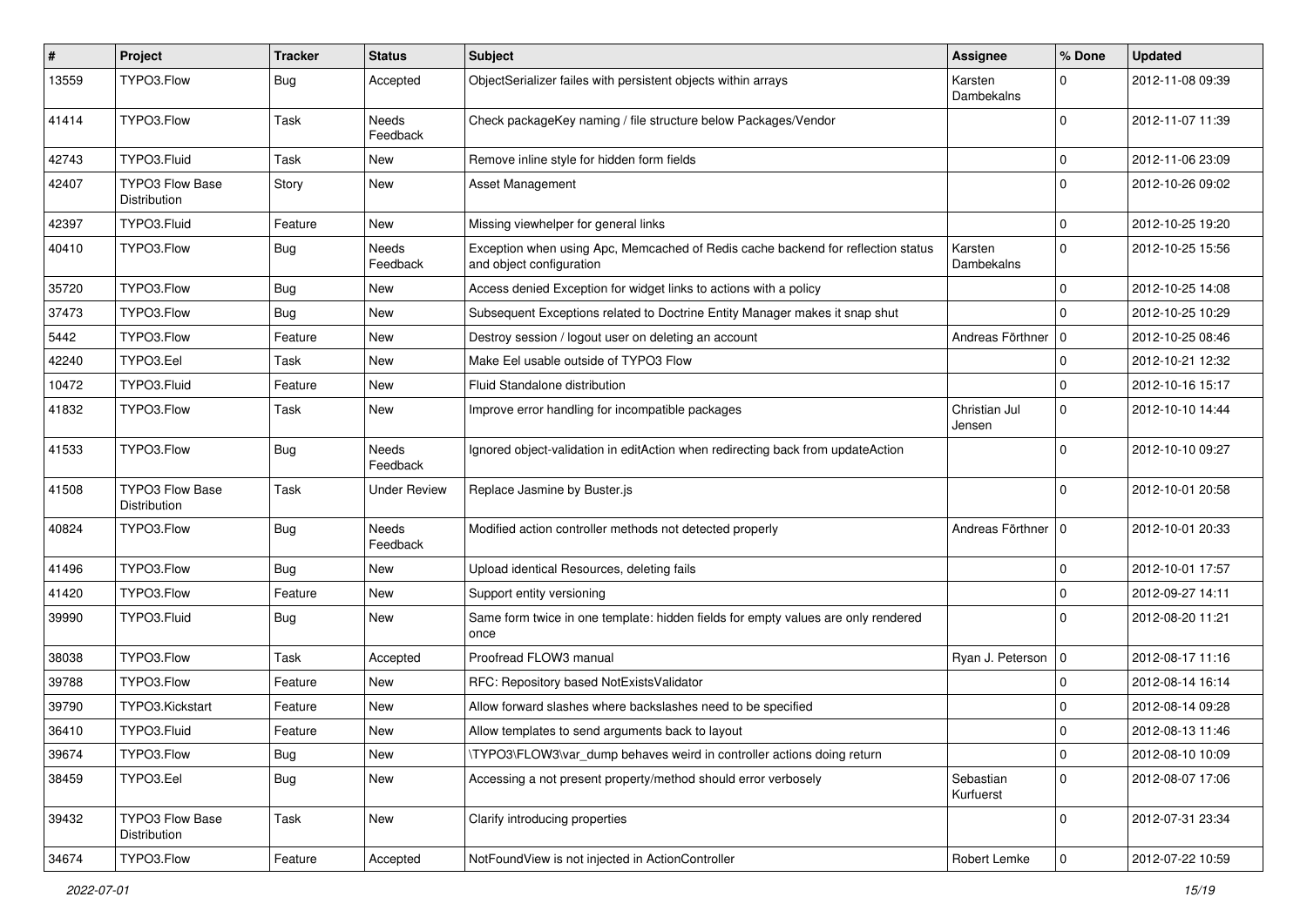| $\pmb{\#}$ | Project                                | <b>Tracker</b> | <b>Status</b>            | <b>Subject</b>                                                                                       | <b>Assignee</b>        | % Done      | <b>Updated</b>   |
|------------|----------------------------------------|----------------|--------------------------|------------------------------------------------------------------------------------------------------|------------------------|-------------|------------------|
| 4704       | TYPO3.Fluid                            | Feature        | <b>New</b>               | Improve parsing exception messages                                                                   |                        | 0           | 2012-07-11 19:00 |
| 38875      | <b>TYPO3 Flow Base</b><br>Distribution | Suggestion     | New                      | Have a Translator object available in action controllers                                             |                        | $\Omega$    | 2012-07-11 15:00 |
| 26745      | TYPO3.Flow                             | Feature        | New                      | MVC should know about entities lying in the session                                                  |                        | 100         | 2012-07-10 12:14 |
| 37354      | TYPO3.Flow                             | Bug            | Accepted                 | Do not apply generateValueHash() and generateUuid() if custom identifier is used                     | Karsten<br>Dambekalns  | 0           | 2012-07-10 08:30 |
| 27322      | TYPO3.Flow                             | Feature        | On Hold                  | Add support for Appserver-in-PHP, which could result in much faster executions.                      | Christopher<br>Hlubek  | $\mathbf 0$ | 2012-07-09 18:11 |
| 30555      | TYPO3.Fluid                            | Feature        | New                      | Make TagBuilder more extensible                                                                      |                        | $\Omega$    | 2012-06-29 12:41 |
| 33628      | TYPO3.Fluid                            | <b>Bug</b>     | <b>Needs</b><br>Feedback | Multicheckboxes (multiselect) for Collections don't work                                             | Christian Müller       | $\mathbf 0$ | 2012-06-28 10:27 |
| 32425      | TYPO3.Flow                             | <b>Bug</b>     | Accepted                 | IpAddressRange methods not completly implemented                                                     | Karsten<br>Dambekalns  | $\Omega$    | 2012-06-28 10:23 |
| 35868      | TYPO3.Flow                             | <b>Bug</b>     | On Hold                  | Unstable condition in Utility\Environment                                                            | Karsten<br>Dambekalns  | $\Omega$    | 2012-06-25 22:37 |
| 37227      | TYPO3.Flow                             | <b>Bug</b>     | On Hold                  | securityContext->getParty is not available in widget context                                         |                        | 0           | 2012-06-25 22:14 |
| 36840      | TYPO3.Flow                             | Task           | Accepted                 | Improve exception for wrong locales                                                                  | Karsten<br>Dambekalns  | 0           | 2012-06-25 18:47 |
| 38369      | TYPO3.Fluid                            | Bug            | New                      | Resource ViewHelpers should not fall back to request package                                         |                        | 0           | 2012-06-25 15:55 |
| 36655      | TYPO3.Fluid                            | Bug            | <b>New</b>               | <b>Pagination Links</b>                                                                              |                        | 0           | 2012-06-23 22:18 |
| 31339      | TYPO3.Flow                             | Task           | On Hold                  | Search                                                                                               |                        | 0           | 2012-06-21 12:17 |
| 26664      | TYPO3.Fluid                            | Task           | New                      | Clean up Form ViewHelpers                                                                            |                        | 75          | 2012-06-20 11:37 |
| 26658      | TYPO3.Fluid                            | Task           | New                      | Make Form ViewHelpers consistent                                                                     |                        | 75          | 2012-06-20 11:37 |
| 38130      | TYPO3.Fluid                            | Feature        | New                      | Checkboxes and multiple select fields should have an assignable default value                        |                        | 0           | 2012-06-17 09:54 |
| 37846      | TYPO3.Flow                             | Feature        | New                      | Should be able to declare more than one controllerObjectName per requestPatterns                     |                        | $\mathbf 0$ | 2012-06-11 11:10 |
| 26986      | TYPO3.Flow                             | Feature        | Accepted                 | Debug toolbar                                                                                        | Christian Müller       | $\mathbf 0$ | 2012-06-08 20:41 |
| 37831      | TYPO3.Flow                             | Task           | New                      | Evaluate using PHP 5.4's internal web server for Functional Testing                                  |                        | $\mathbf 0$ | 2012-06-08 09:27 |
| 37571      | TYPO3.Flow                             | Bug            | New                      | Inherited proxies fail when implementing __clone                                                     |                        | 0           | 2012-06-04 12:15 |
| 37619      | TYPO3.Fluid                            | Bug            | New                      | Fatal Error when using variable in name attribute of Section ViewHelper                              |                        | $\mathbf 0$ | 2012-05-30 23:17 |
| 32985      | TYPO3.Flow                             | Feature        | New                      | Implement Processing Rules when merging numerically-indexed arrays                                   |                        | 0           | 2012-05-30 09:35 |
| 37564      | TYPO3.Flow                             | <b>Bug</b>     | New                      | Validation of Parent Object containing properties of type ManyToOne and<br>ManyToMany to same Target |                        | 0           | 2012-05-29 11:55 |
| 5933       | TYPO3.Fluid                            | Feature        | Accepted                 | Optional section rendering                                                                           | Sebastian<br>Kurfuerst | 20          | 2012-05-21 16:18 |
| 28136      | TYPO3.Flow                             | Feature        | New                      | HTTP Semantics for Transactions and more                                                             |                        | $\mathbf 0$ | 2012-05-21 16:15 |
| 3621       | TYPO3.Flow                             | Feature        | New                      | Implement dynamic firewall filter registration                                                       | Andreas Förthner   0   |             | 2012-05-21 16:15 |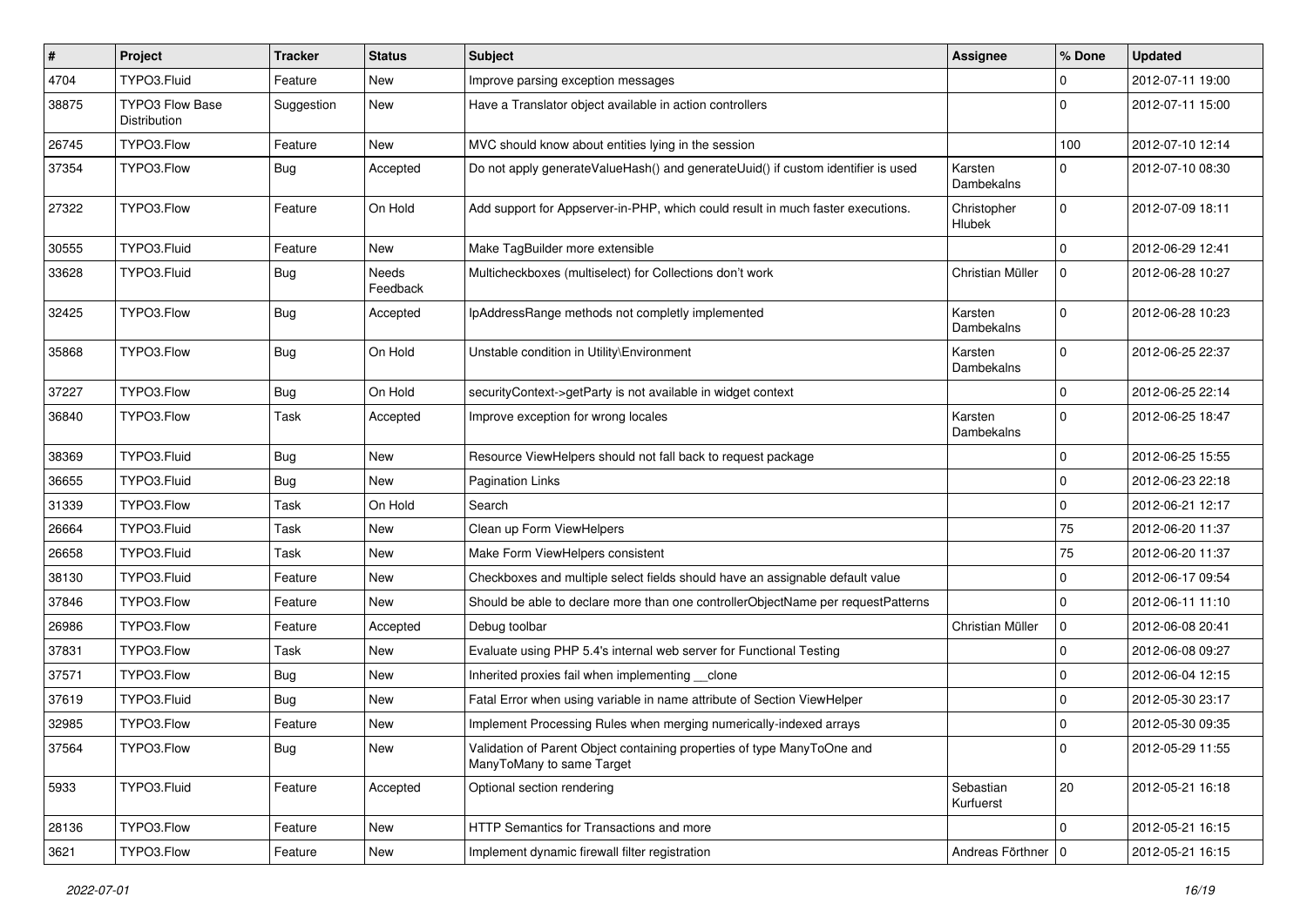| $\vert$ # | Project                                | <b>Tracker</b> | <b>Status</b>            | <b>Subject</b>                                                                                       | <b>Assignee</b>       | % Done      | <b>Updated</b>   |
|-----------|----------------------------------------|----------------|--------------------------|------------------------------------------------------------------------------------------------------|-----------------------|-------------|------------------|
| 3619      | TYPO3.Flow                             | Feature        | <b>New</b>               | Implement System Policy Support/System Security                                                      | Andreas Förthner      | 0           | 2012-05-21 16:15 |
| 37316     | TYPO3.Flow                             | <b>Bug</b>     | <b>New</b>               | Use findBestMatchingLocale instead of getDefaultLocale?                                              |                       | $\Omega$    | 2012-05-20 09:35 |
| 37279     | TYPO3.Flow                             | Feature        | <b>New</b>               | Request PropertyMapping                                                                              |                       | $\mathbf 0$ | 2012-05-18 16:06 |
| 37095     | TYPO3.Fluid                            | Feature        | New                      | It should be possible to set a different template on a Fluid TemplateView inside an<br>action        | Christopher<br>Hlubek | $\mathbf 0$ | 2012-05-11 13:54 |
| 36955     | TYPO3.Flow                             | Feature        | New                      | Add type filter to var_dump()                                                                        |                       | $\mathbf 0$ | 2012-05-08 16:39 |
| 36804     | TYPO3.Flow                             | <b>Bug</b>     | <b>New</b>               | Orphaned entities within aggregates are not removed                                                  |                       | $\Omega$    | 2012-05-03 11:54 |
| 36634     | TYPO3.Flow                             | <b>Bug</b>     | <b>New</b>               | Reconstituted entities do not have their properties set when initializeObject() is called            |                       | $\Omega$    | 2012-04-26 21:28 |
| 36633     | TYPO3.Flow                             | <b>Bug</b>     | <b>New</b>               | Reconstituted entities should not have the FLOW3_Persistence_clone property set                      |                       | $\Omega$    | 2012-04-26 21:24 |
| 36559     | TYPO3.Fluid                            | Feature        | <b>New</b>               | New widget progress bar                                                                              |                       | $\Omega$    | 2012-04-25 15:11 |
| 36510     | TYPO3.Flow                             | Feature        | <b>New</b>               | <b>Firewall Redirect?</b>                                                                            |                       | $\mathbf 0$ | 2012-04-24 12:57 |
| 36509     | TYPO3.Flow                             | Feature        | <b>New</b>               | redirectToUri to an uri with acl forces a 403 because of missing csrf token.                         |                       | $\Omega$    | 2012-04-24 12:44 |
| 36508     | TYPO3.Flow                             | Bug            | <b>New</b>               | <b>AuthenticationProvider Request Patterns</b>                                                       |                       | $\Omega$    | 2012-04-24 12:39 |
| 36495     | TYPO3.Flow                             | <b>Bug</b>     | <b>New</b>               | HTTP Response is sent before persistence preventing Exceptions to be displayed on<br>redirect        |                       | $\Omega$    | 2012-04-24 00:28 |
| 35970     | TYPO3.Flow                             | Task           | New                      | Improve performance of Utility/Arrays::integerExplode by using array_map                             |                       | $\mathbf 0$ | 2012-04-13 15:38 |
| 35831     | TYPO3.Flow                             | <b>Bug</b>     | New                      | Deleting or unpublishing of a resource deletes all published symlinks<br>(Web/_Resources/Persistent) |                       | $\Omega$    | 2012-04-11 09:31 |
| 35783     | TYPO3.Flow                             | Feature        | <b>New</b>               | Lifecycle method after property mapping                                                              |                       | $\Omega$    | 2012-04-08 21:01 |
| 35781     | TYPO3.Flow                             | Feature        | <b>New</b>               | Model validation                                                                                     |                       | $\Omega$    | 2012-04-08 17:06 |
| 35420     | <b>TYPO3 Flow Base</b><br>Distribution | Suggestion     | New                      | Review use of try / catch in the Security Framework                                                  | Andreas Förthner      | $\Omega$    | 2012-03-31 00:00 |
| 35083     | TYPO3.Flow                             | Bug            | <b>New</b>               | involving SecurityContext in Widget's vakeup situation leads to an exception                         |                       | $\mathbf 0$ | 2012-03-21 13:06 |
| 32869     | TYPO3.Flow                             | <b>Bug</b>     | <b>New</b>               | Security config tokenClass doesnt throw exception if not found the class                             |                       | $\mathbf 0$ | 2012-03-19 10:53 |
| 9861      | TYPO3.Flow                             | Feature        | Needs<br>Feedback        | Leave logging up and running as long as possible                                                     |                       | $\Omega$    | 2012-03-15 10:53 |
| 27721     | TYPO3.Flow                             | <b>Bug</b>     | <b>Needs</b><br>Feedback | Permissions of uploaded resources not correct                                                        | Karsten<br>Dambekalns | $\Omega$    | 2012-03-15 10:37 |
| 29258     | TYPO3.Flow                             | Feature        | Needs<br>Feedback        | Provide a way to override classes by environment                                                     |                       | $\Omega$    | 2012-03-14 19:29 |
| 31484     | TYPO3.Flow                             | Feature        | Needs<br>Feedback        | possibility to modify inner workings of proxy class builder                                          |                       | $\Omega$    | 2012-03-14 18:10 |
| 28319     | TYPO3.Flow                             | <b>Bug</b>     | <b>Needs</b><br>Feedback | Access denied will be logged at the wrong location in nested calls                                   |                       | $\Omega$    | 2012-03-14 14:52 |
| 28074     | TYPO3.Flow                             | Feature        | Needs<br>Feedback        | Provide a shell script that installs Phoenix or FLOW3 from git                                       | Markus Bucher         | $\mathbf 0$ | 2012-03-14 14:49 |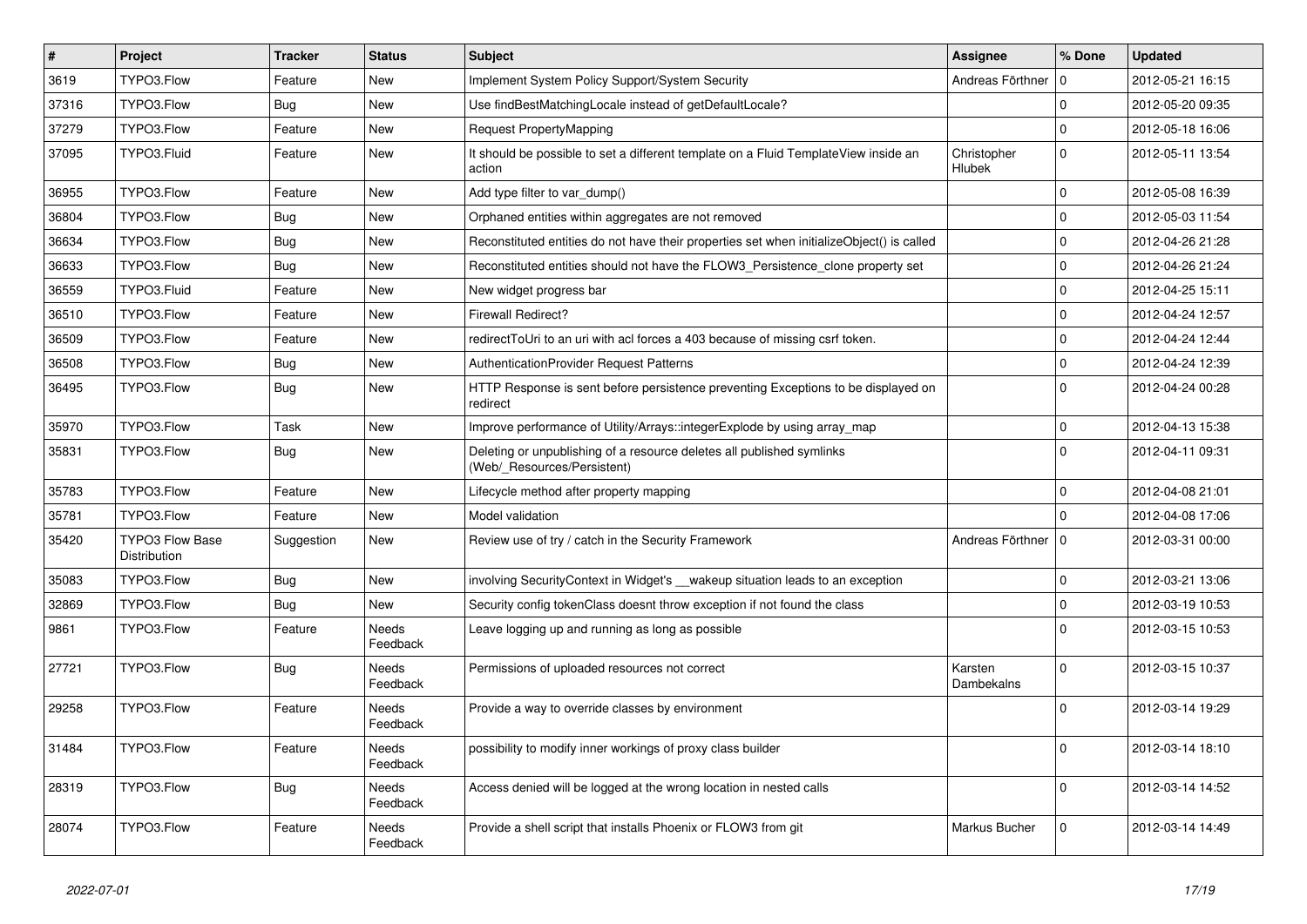| #     | Project                                | <b>Tracker</b> | <b>Status</b>            | <b>Subject</b>                                                                     | Assignee              | % Done      | <b>Updated</b>   |
|-------|----------------------------------------|----------------|--------------------------|------------------------------------------------------------------------------------|-----------------------|-------------|------------------|
| 27379 | TYPO3.Flow                             | <b>Bug</b>     | Needs<br>Feedback        | add check to clear the database at tearDown in testing                             |                       |             | 2012-03-14 14:41 |
| 11039 | TYPO3.Flow                             | <b>Bug</b>     | Needs<br>Feedback        | Static object container injects properties to result of factory object             |                       | $\Omega$    | 2012-03-14 13:41 |
| 34816 | TYPO3.Flow                             | Feature        | New                      | Long text encryption                                                               |                       | $\mathbf 0$ | 2012-03-14 08:33 |
| 27607 | TYPO3.Fluid                            | Bug            | New                      | Make Fluid comparisons work when first element is STRING, second is NULL.          |                       | $\mathbf 0$ | 2012-03-12 19:18 |
| 8989  | TYPO3.Fluid                            | Feature        | <b>Needs</b><br>Feedback | Search path for fluid template files                                               |                       | $\Omega$    | 2012-03-12 18:10 |
| 33024 | TYPO3.Flow                             | <b>Bug</b>     | Accepted                 | Exception when validating a float in a Model with the Number validator             | Karsten<br>Dambekalns | $\Omega$    | 2012-03-07 22:08 |
| 33049 | TYPO3.Flow                             | Feature        | New                      | Allow configuration of context without environment variable (needed for IIS)       |                       | $\mathbf 0$ | 2012-03-07 20:51 |
| 34309 | TYPO3.Fluid                            | Task           | New                      | Unknown ViewHelpers cause exception - should be handled more graceful              |                       | $\mathbf 0$ | 2012-03-07 18:40 |
| 33078 | TYPO3.Flow                             | <b>Bug</b>     | New                      | No Redirect to Login                                                               |                       | $\Omega$    | 2012-03-07 17:45 |
| 32574 | TYPO3.Flow                             | <b>Bug</b>     | Accepted                 | FLOW3 enters fork bombs when using cgi-fcgi vs cli                                 | Karsten<br>Dambekalns | $\Omega$    | 2012-03-07 17:21 |
| 8491  | TYPO3.Fluid                            | Task           | Needs<br>Feedback        | link.action and uri.action differ in absolute argument                             | Karsten<br>Dambekalns | $\Omega$    | 2012-03-07 17:05 |
| 33308 | <b>TYPO3 Flow Base</b><br>Distribution | Task           | New                      | General date and time handling rules                                               |                       | $\Omega$    | 2012-03-06 16:05 |
| 34404 | TYPO3.Flow                             | <b>Bug</b>     | New                      | JsonView transformObject does not respect _descendAll configuration                |                       | $\mathbf 0$ | 2012-02-29 01:12 |
| 34133 | TYPO3.Flow                             | Feature        | New                      | RFC: Handle Semicolons in Path part of URIs as Scoped Path Parameters              |                       | 0           | 2012-02-21 15:17 |
| 33710 | TYPO3.Flow                             | Feature        | New                      | Configuration based on Domain                                                      |                       | $\mathbf 0$ | 2012-02-06 16:08 |
| 32873 | TYPO3.Flow                             | Bug            | Accepted                 | Value changes for logged in account are not persisted due to session serialization | Karsten<br>Dambekalns | $\Omega$    | 2012-02-01 12:43 |
| 32035 | TYPO3.Fluid                            | Task           | New                      | Improve fluid error messages                                                       |                       | $\Omega$    | 2012-01-27 15:59 |
| 33465 | TYPO3.Flow                             | Bug            | New                      | Some vital commands to recover the system fail when recovery is needed             |                       | $\mathbf 0$ | 2012-01-26 15:51 |
| 33293 | TYPO3.Flow                             | <b>Bug</b>     | New                      | Injection to private variable results in injection of the the wrong class          |                       | $\mathbf 0$ | 2012-01-18 16:41 |
| 33018 | TYPO3.Flow                             | Feature        | New                      | Translator should support override of labels from other packages                   |                       | $\mathbf 0$ | 2012-01-06 13:05 |
| 9313  | TYPO3.Flow                             | Feature        | New                      | Support for currencies                                                             |                       | $\Omega$    | 2011-12-15 17:44 |
| 8464  | TYPO3.Flow                             | Feature        | New                      | Write settings using the ConfigurationManager                                      |                       | $\mathbf 0$ | 2011-12-15 17:06 |
| 32294 | TYPO3.Flow                             | Feature        | New                      | Lazy initialization of loggers                                                     |                       |             | 2011-12-05 10:29 |
| 32105 | TYPO3.Flow                             | <b>Bug</b>     | New                      | Ignore Validation ignored if ACL is set for this controller action                 |                       | $\mathbf 0$ | 2011-11-26 11:22 |
| 31955 | TYPO3.Fluid                            | Feature        | New                      | f:uri.widget                                                                       |                       | $\mathbf 0$ | 2011-11-22 12:27 |
| 6712  | TYPO3.Flow                             | Feature        | Accepted                 | Implement mixin support                                                            | Robert Lemke          | 0           | 2011-11-08 00:18 |
| 31210 | TYPO3.Flow                             | Bug            | New                      | constructor of proxy class not compatible with interfaces defening a constructor   |                       | 0           | 2011-11-07 22:02 |
| 31262 | TYPO3.Flow                             | Feature        | New                      | Named arguments in Objects.yaml for constructor arguments                          |                       | $\pmb{0}$   | 2011-10-25 10:26 |